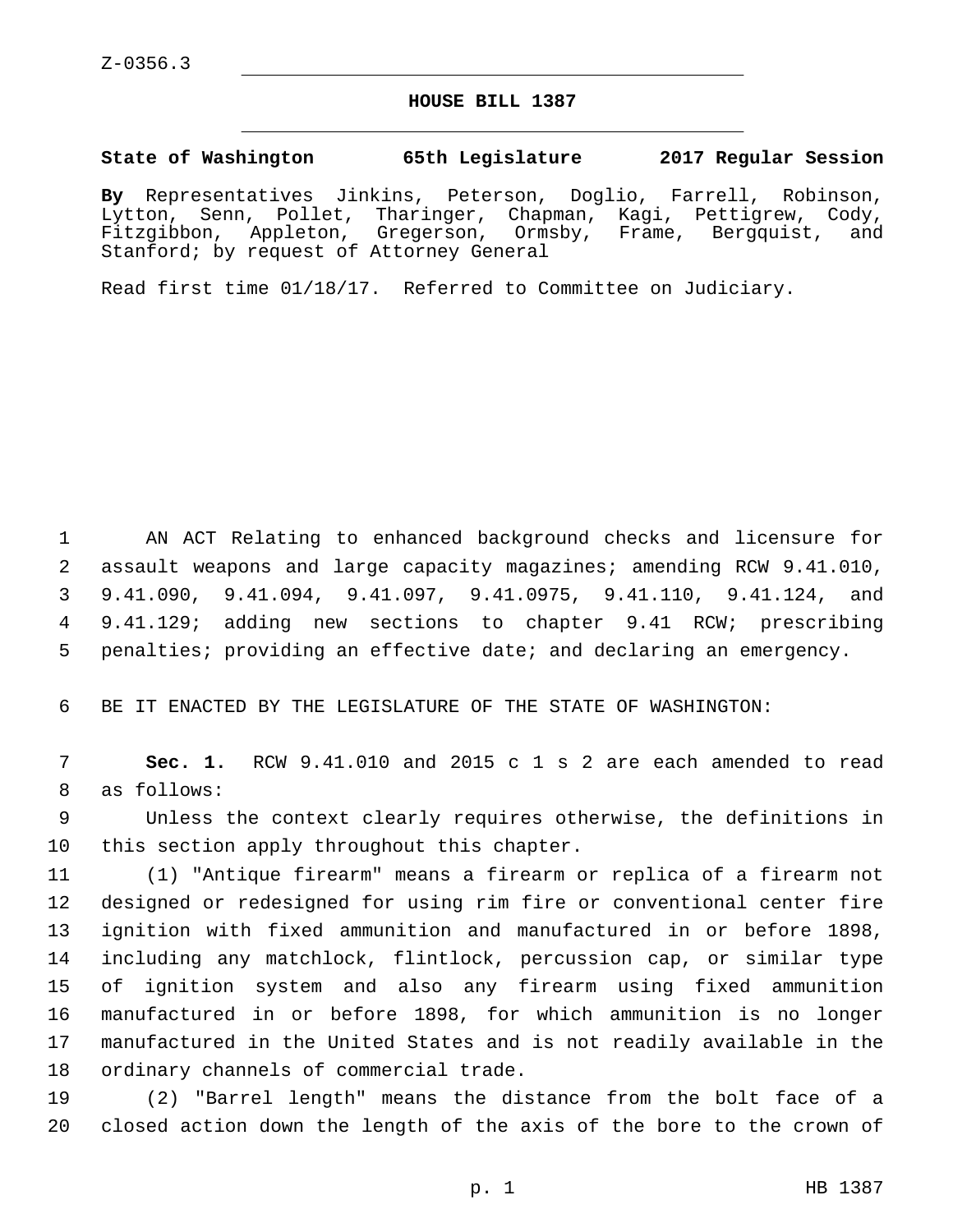the muzzle, or in the case of a barrel with attachments to the end of any legal device permanently attached to the end of the muzzle.

(3) "Crime of violence" means:3

 (a) Any of the following felonies, as now existing or hereafter amended: Any felony defined under any law as a class A felony or an attempt to commit a class A felony, criminal solicitation of or criminal conspiracy to commit a class A felony, manslaughter in the first degree, manslaughter in the second degree, indecent liberties if committed by forcible compulsion, kidnapping in the second degree, arson in the second degree, assault in the second degree, assault of a child in the second degree, extortion in the first degree, burglary in the second degree, residential burglary, and robbery in the second 13 degree;

 (b) Any conviction for a felony offense in effect at any time prior to June 6, 1996, which is comparable to a felony classified as a crime of violence in (a) of this subsection; and

 (c) Any federal or out-of-state conviction for an offense comparable to a felony classified as a crime of violence under (a) or 19 (b) of this subsection.

 (4) "Dealer" means a person engaged in the business of selling firearms at wholesale or retail who has, or is required to have, a federal firearms license under 18 U.S.C. Sec. 923(a). A person who does not have, and is not required to have, a federal firearms license under 18 U.S.C. Sec. 923(a), is not a dealer if that person makes only occasional sales, exchanges, or purchases of firearms for the enhancement of a personal collection or for a hobby, or sells all or part of his or her personal collection of firearms.

 (5) "Family or household member" means "family" or "household member" as used in RCW 10.99.020.29

 (6) "Felony" means any felony offense under the laws of this state or any federal or out-of-state offense comparable to a felony 32 offense under the laws of this state.

 (7) "Felony firearm offender" means a person who has previously been convicted or found not guilty by reason of insanity in this state of any felony firearm offense. A person is not a felony firearm offender under this chapter if any and all qualifying offenses have been the subject of an expungement, pardon, annulment, certificate, or rehabilitation, or other equivalent procedure based on a finding of the rehabilitation of the person convicted or a pardon, annulment, or other equivalent procedure based on a finding of innocence.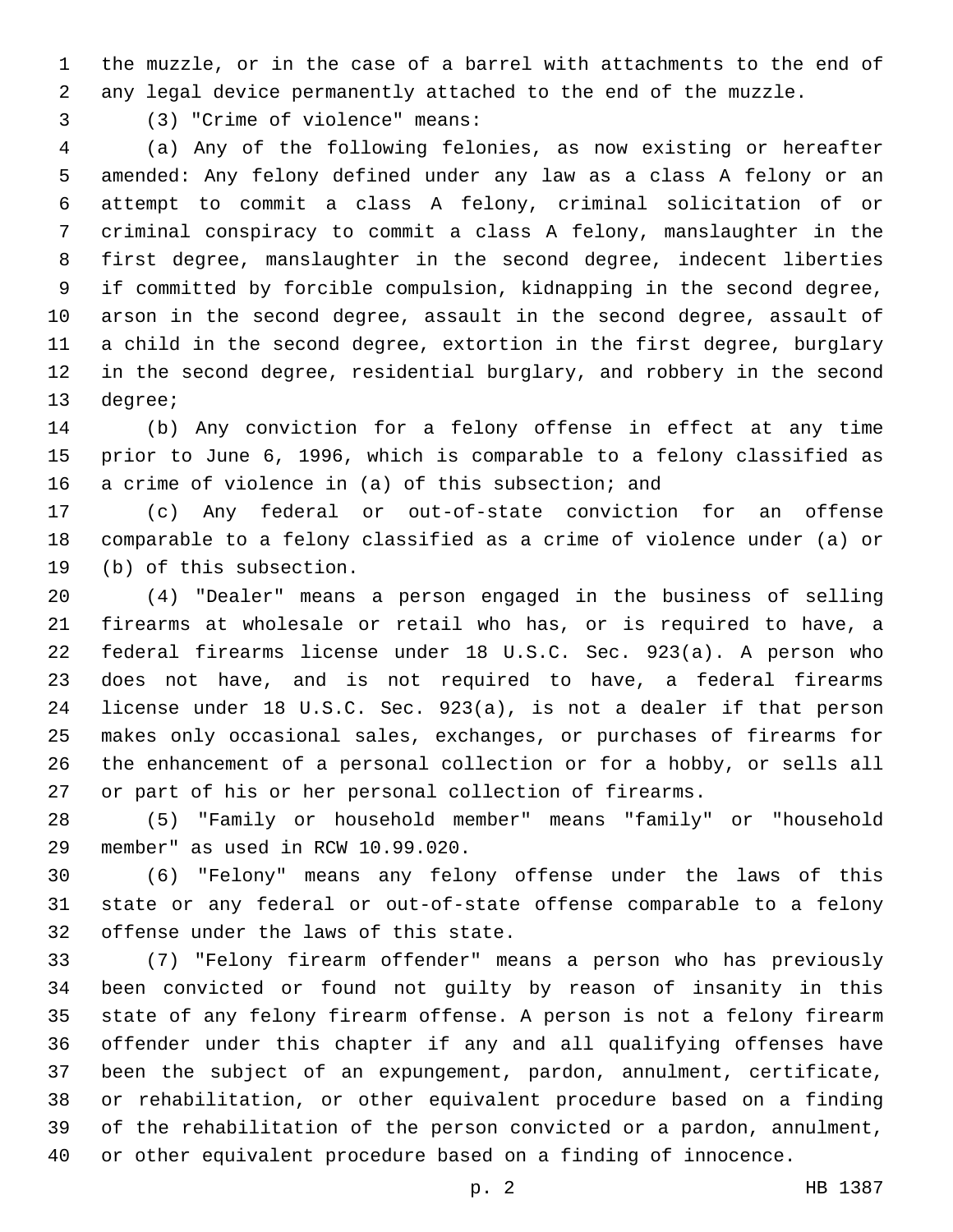(8) "Felony firearm offense" means:1

(a) Any felony offense that is a violation of this chapter;

(b) A violation of RCW 9A.36.045;

(c) A violation of RCW 9A.56.300;4

5 (d) A violation of RCW 9A.56.310;

 (e) Any felony offense if the offender was armed with a firearm 7 in the commission of the offense.

 (9) "Firearm" means a weapon or device from which a projectile or projectiles may be fired by an explosive such as gunpowder.

10 (10) "Gun" has the same meaning as firearm.

 (11) "Law enforcement officer" includes a general authority Washington peace officer as defined in RCW 10.93.020, or a specially commissioned Washington peace officer as defined in RCW 10.93.020. "Law enforcement officer" also includes a limited authority Washington peace officer as defined in RCW 10.93.020 if such officer is duly authorized by his or her employer to carry a concealed 17 pistol.

 (12) "Lawful permanent resident" has the same meaning afforded a person "lawfully admitted for permanent residence" in 8 U.S.C. Sec.  $20 \quad 1101(a)(20)$ .

 (13) "Licensed dealer" means a person who is federally licensed 22 under 18 U.S.C. Sec. 923(a).

(14) "Loaded" means:23

(a) There is a cartridge in the chamber of the firearm;

 (b) Cartridges are in a clip that is locked in place in the 26 firearm;

 (c) There is a cartridge in the cylinder of the firearm, if the 28 firearm is a revolver;

 (d) There is a cartridge in the tube or magazine that is inserted 30 in the action; or

 (e) There is a ball in the barrel and the firearm is capped or 32 primed if the firearm is a muzzle loader.

 (15) "Machine gun" means any firearm known as a machine gun, mechanical rifle, submachine gun, or any other mechanism or instrument not requiring that the trigger be pressed for each shot and having a reservoir clip, disc, drum, belt, or other separable mechanical device for storing, carrying, or supplying ammunition which can be loaded into the firearm, mechanism, or instrument, and fired therefrom at the rate of five or more shots per second.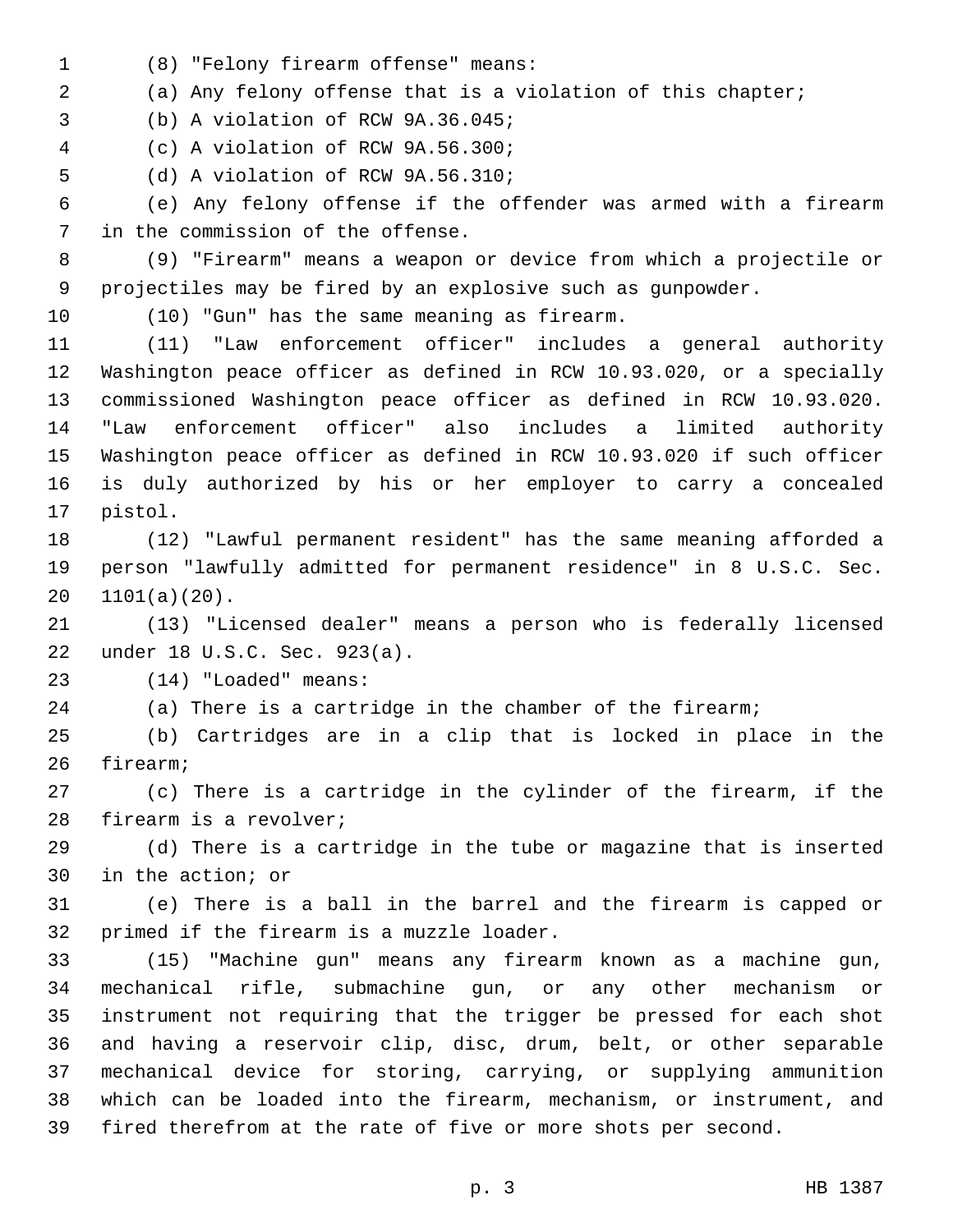(16) "Nonimmigrant alien" means a person defined as such in 8 U.S.C. Sec. 1101(a)(15).2

 (17) "Person" means any individual, corporation, company, association, firm, partnership, club, organization, society, joint 5 stock company, or other legal entity.

 (18) "Pistol" means any firearm with a barrel less than sixteen inches in length, or is designed to be held and fired by the use of a 8 single hand.

 (19) "Rifle" means a weapon designed or redesigned, made or remade, and intended to be fired from the shoulder and designed or redesigned, made or remade, and intended to use the energy of the explosive in a fixed metallic cartridge to fire only a single projectile through a rifled bore for each single pull of the trigger.

 (20) "Sale" and "sell" mean the actual approval of the delivery of a firearm in consideration of payment or promise of payment.

 (21) "Serious offense" means any of the following felonies or a felony attempt to commit any of the following felonies, as now 18 existing or hereafter amended:

19 (a) Any crime of violence;

 (b) Any felony violation of the uniform controlled substances act, chapter 69.50 RCW, that is classified as a class B felony or 22 that has a maximum term of imprisonment of at least ten years;

(c) Child molestation in the second degree;

(d) Incest when committed against a child under age fourteen;

- (e) Indecent liberties;25
- 26 (f) Leading organized crime;
- (g) Promoting prostitution in the first degree;
- 28 (h) Rape in the third degree;
- (i) Drive-by shooting;29
- 30 (j) Sexual exploitation;

 (k) Vehicular assault, when caused by the operation or driving of a vehicle by a person while under the influence of intoxicating liquor or any drug or by the operation or driving of a vehicle in a 34 reckless manner;

 (l) Vehicular homicide, when proximately caused by the driving of any vehicle by any person while under the influence of intoxicating liquor or any drug as defined by RCW 46.61.502, or by the operation 38 of any vehicle in a reckless manner;

 (m) Any other class B felony offense with a finding of sexual motivation, as "sexual motivation" is defined under RCW 9.94A.030;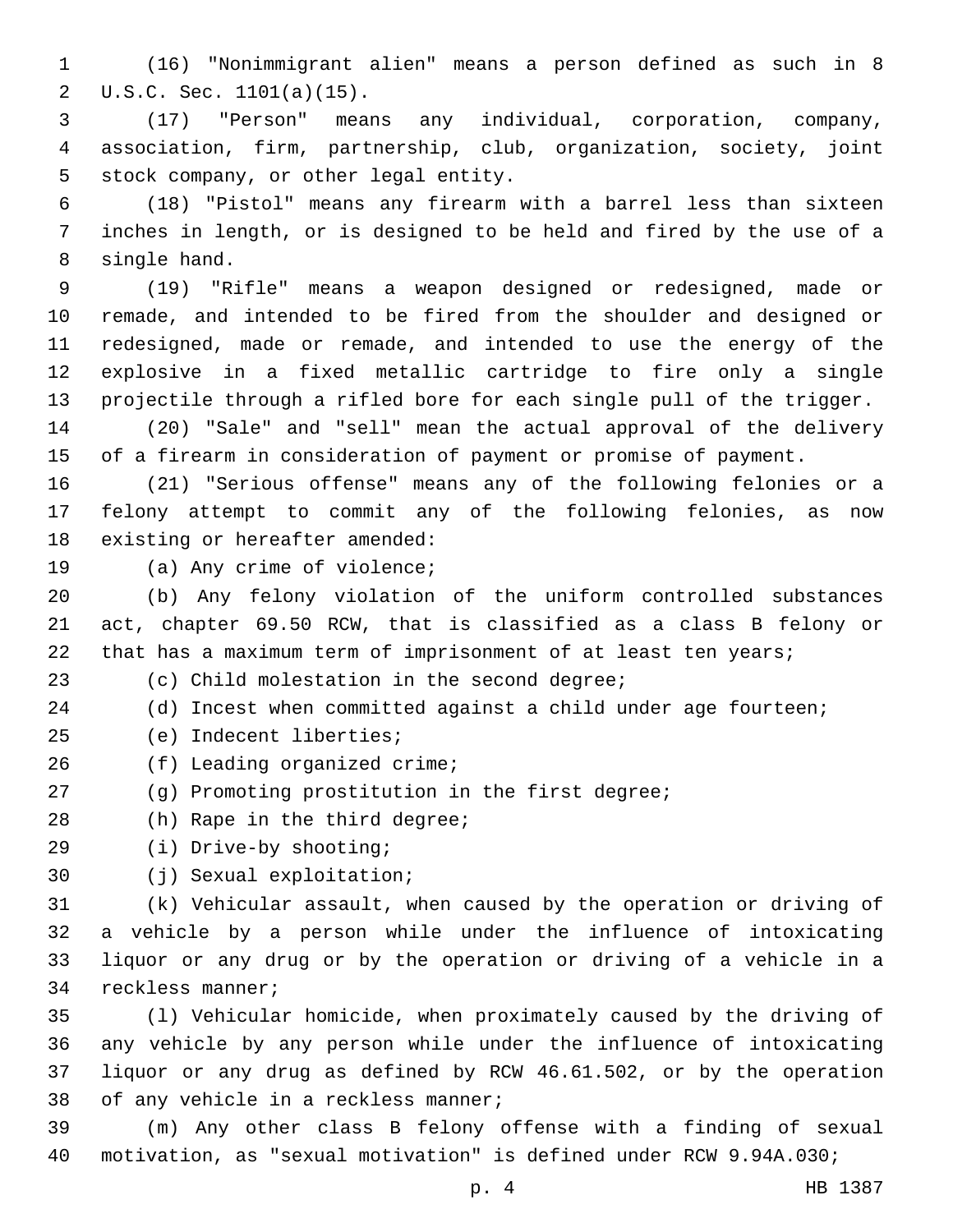(n) Any other felony with a deadly weapon verdict under RCW 2 9.94A.825;

 (o) Any felony offense in effect at any time prior to June 6, 1996, that is comparable to a serious offense, or any federal or out- of-state conviction for an offense that under the laws of this state would be a felony classified as a serious offense; or

(p) Any felony conviction under RCW 9.41.115.7

 (22) "Short-barreled rifle" means a rifle having one or more barrels less than sixteen inches in length and any weapon made from a rifle by any means of modification if such modified weapon has an 11 overall length of less than twenty-six inches.

 (23) "Short-barreled shotgun" means a shotgun having one or more barrels less than eighteen inches in length and any weapon made from a shotgun by any means of modification if such modified weapon has an 15 overall length of less than twenty-six inches.

 (24) "Shotgun" means a weapon with one or more barrels, designed or redesigned, made or remade, and intended to be fired from the shoulder and designed or redesigned, made or remade, and intended to use the energy of the explosive in a fixed shotgun shell to fire through a smooth bore either a number of ball shot or a single 21 projectile for each single pull of the trigger.

 (25) "Transfer" means the intended delivery of a firearm to another person without consideration of payment or promise of payment 24 including, but not limited to, gifts and loans.

 (26) "Unlicensed person" means any person who is not a licensed 26 dealer under this chapter.

(27) "Assault weapon" means:

 (a) A semiautomatic rifle that has the capacity to accept a detachable magazine and has one or more of the following:

 (i) A pistol grip that protrudes conspicuously beneath the action of the weapon;

(ii) A thumbhole stock;

(iii) A folding or telescoping stock;

 (iv) A second handgrip or a protruding grip that can be held by 35 the nontrigger hand;

 (v) A flash suppressor, muzzle break, muzzle compensator, or threaded barrel designed to accommodate a flash suppressor, muzzle

break, or muzzle compensator;

(vi) A grenade launcher or flare launcher;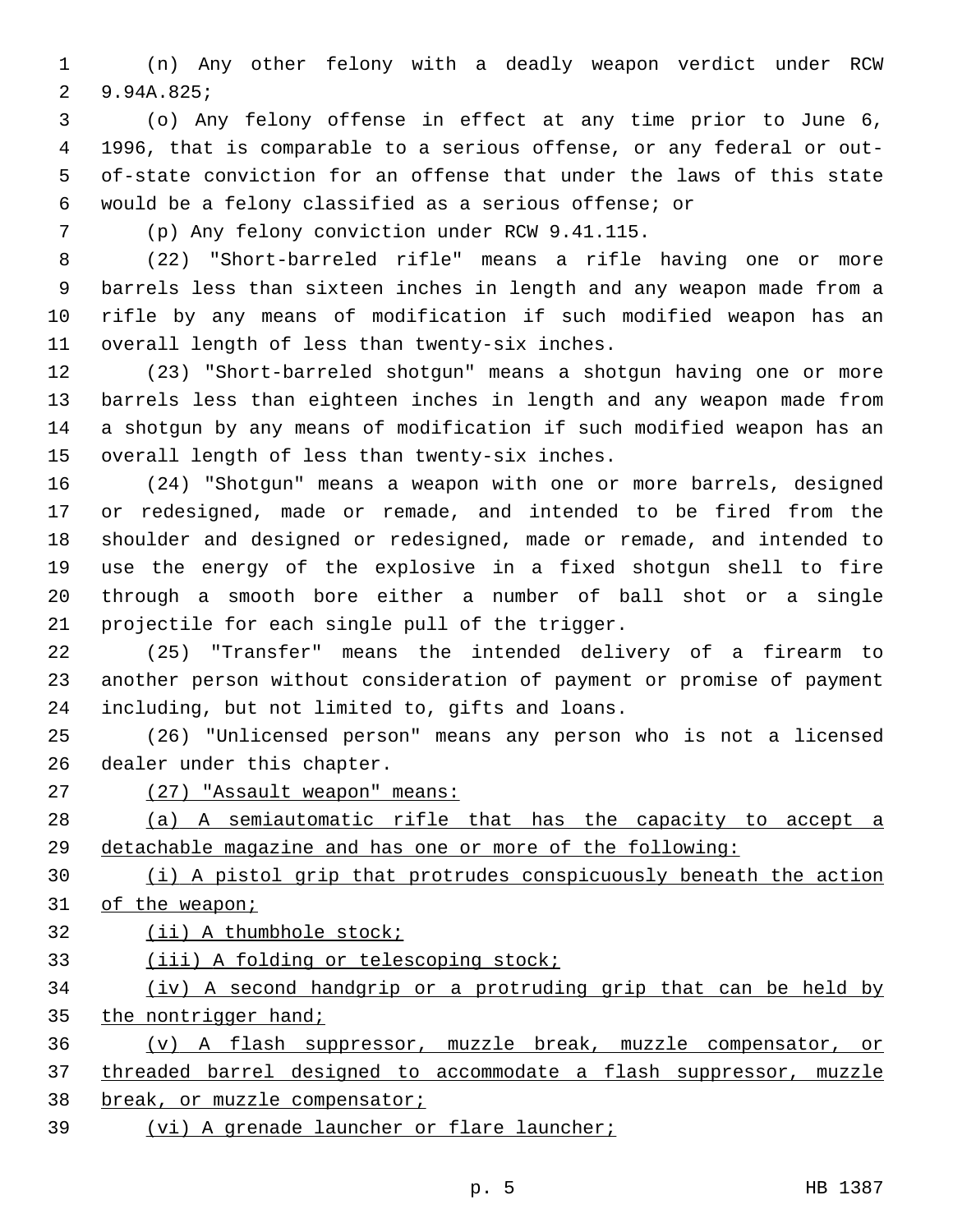| 1  | (b) A semiautomatic pistol, or a semiautomatic, centerfire, or        |
|----|-----------------------------------------------------------------------|
| 2  | rimfire rifle with a fixed magazine, that has the capacity to accept  |
| 3  | more than ten rounds of ammunition;                                   |
| 4  | (c) A semiautomatic pistol that has the capacity to accept a          |
| 5  | detachable magazine and has one or more of the following:             |
| 6  | (i) Any feature capable of functioning as a protruding grip that      |
| 7  | can be held by the nontrigger hand;                                   |
| 8  | (ii) A threaded barrel, capable of accepting a flash suppressor,      |
| 9  | forward handgrip, or silencer;                                        |
| 10 | (iii) A shroud attached to the barrel, or that partially or           |
| 11 | completely encircles the barrel, allowing the bearer to hold the      |
| 12 | firearm with the nontrigger hand without being burned, but excluding  |
| 13 | a slide that encloses the barrel; or                                  |
| 14 | (iv) The capacity to accept a detachable magazine at any location     |
| 15 | outside of the pistol grip;                                           |
| 16 | (d) A semiautomatic, centerfire, or rimfire rifle that has an         |
| 17 | overall length of less than thirty inches;                            |
| 18 | (e) A semiautomatic shotgun that has both of the following:           |
| 19 | (i) A pistol grip that protrudes conspicuously beneath the action     |
| 20 | of the weapon, thumbhole stock, or vertical handgrip;                 |
| 21 | (ii) A folding or telescoping stock; or                               |
| 22 | (iii) An ability to accept a detachable magazine;                     |
| 23 | (f) A shotgun with a revolving cylinder; or                           |
| 24 | (g) A conversion kit, part, or combination of parts, from which       |
| 25 | assault weapon can be assembled if those parts are in the<br>an       |
| 26 | possession or under the control of the same person.                   |
| 27 | "Assault weapon" does not include antique firearms, any firearm       |
| 28 | that has been made permanently inoperable, or any firearm that is     |
| 29 | manually operated by bolt, pump, lever, or slide action.              |
| 30 | (28) "Detachable magazine" means an ammunition feeding device         |
| 31 | that can be loaded or unloaded while detached from a firearm and      |
| 32 | readily inserted into a firearm.                                      |
| 33 | (29) "Large capacity magazine" means an ammunition feeding device     |
| 34 | with the capacity to accept more than ten rounds of ammunition, or    |
| 35 | any conversion kit, part, or combination of parts, from which such a  |
| 36 |                                                                       |
|    | device can be assembled if those parts are in the possession or under |
| 37 | the control of the same person, but shall not be construed to include |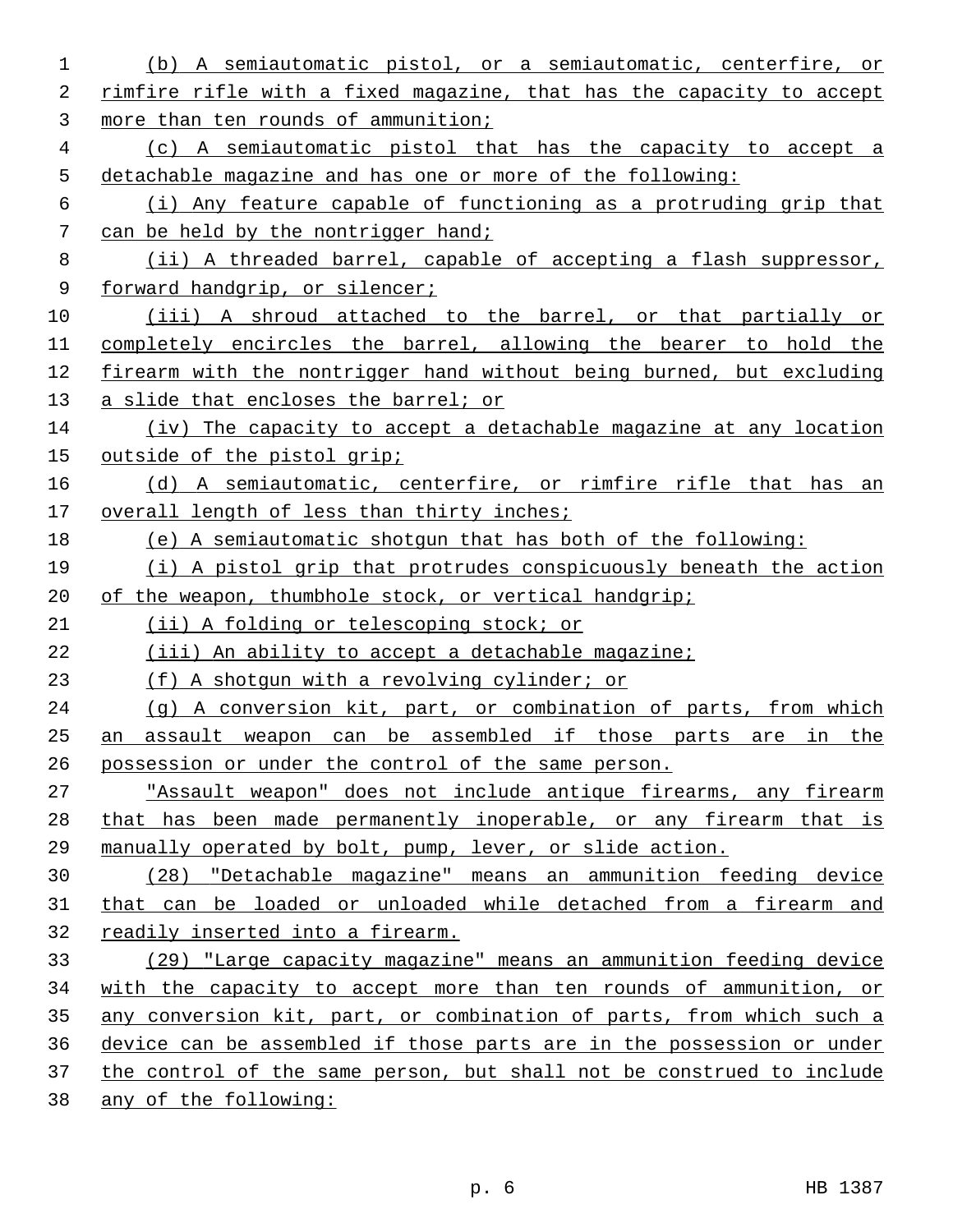(a) An ammunition feeding device that has been permanently altered so that it cannot accommodate more than ten rounds of ammunition;

(b) A twenty-two caliber tube ammunition feeding device; or

 (c) A tubular magazine that is contained in a lever-action firearm.

(30) "Secure gun storage" means:

 (a) A safe, gun safe, gun case, lock box, or other device that is designed to be used to store a firearm and prevent unauthorized 10 access through use of a secure, locking device and that is designed 11 to be unlocked only by means of a key, combination, or other similar means, and that is constructed of such quality workmanship and 13 material that it cannot be opened or destroyed by use of reasonable force; and

 (b) The act of keeping an unloaded firearm or large capacity 16 magazine stored by such means.

 NEW SECTION. **Sec. 2.** A new section is added to chapter 9.41 RCW 18 to read as follows:

 (1)(a) Except as provided in subsection (2) of this section, a person shall not possess, manufacture, transport, purchase, acquire, transfer, deliver, import, sell, or offer to sell an assault weapon or large capacity magazine without being in possession of an assault weapon license issued pursuant to section 3 of this act.

 (b) The assault weapon license must list each assault weapon or large capacity magazine currently in the license holder's possession. A listed assault weapon must include the make, model, and manufacturer's number. A listed large capacity magazine must include a description including the make, caliber, and capacity of the 29 magazine.

 (c) Multiple individuals may seek licensure for the same assault weapon or large capacity magazine if the assault weapon is possessed by multiple individuals and each individual shall have a separate 33 license.

 (d) A license holder must obtain an amended license in accordance 35 with section  $3(8)$  of this act:

 (i) Within fourteen days of any change in the assault weapons or large capacity magazines in the possession of the license holder; or

 (ii) In the case of a license holder who did not possess an assault weapon or large capacity magazine at the time of licensure,

p. 7 HB 1387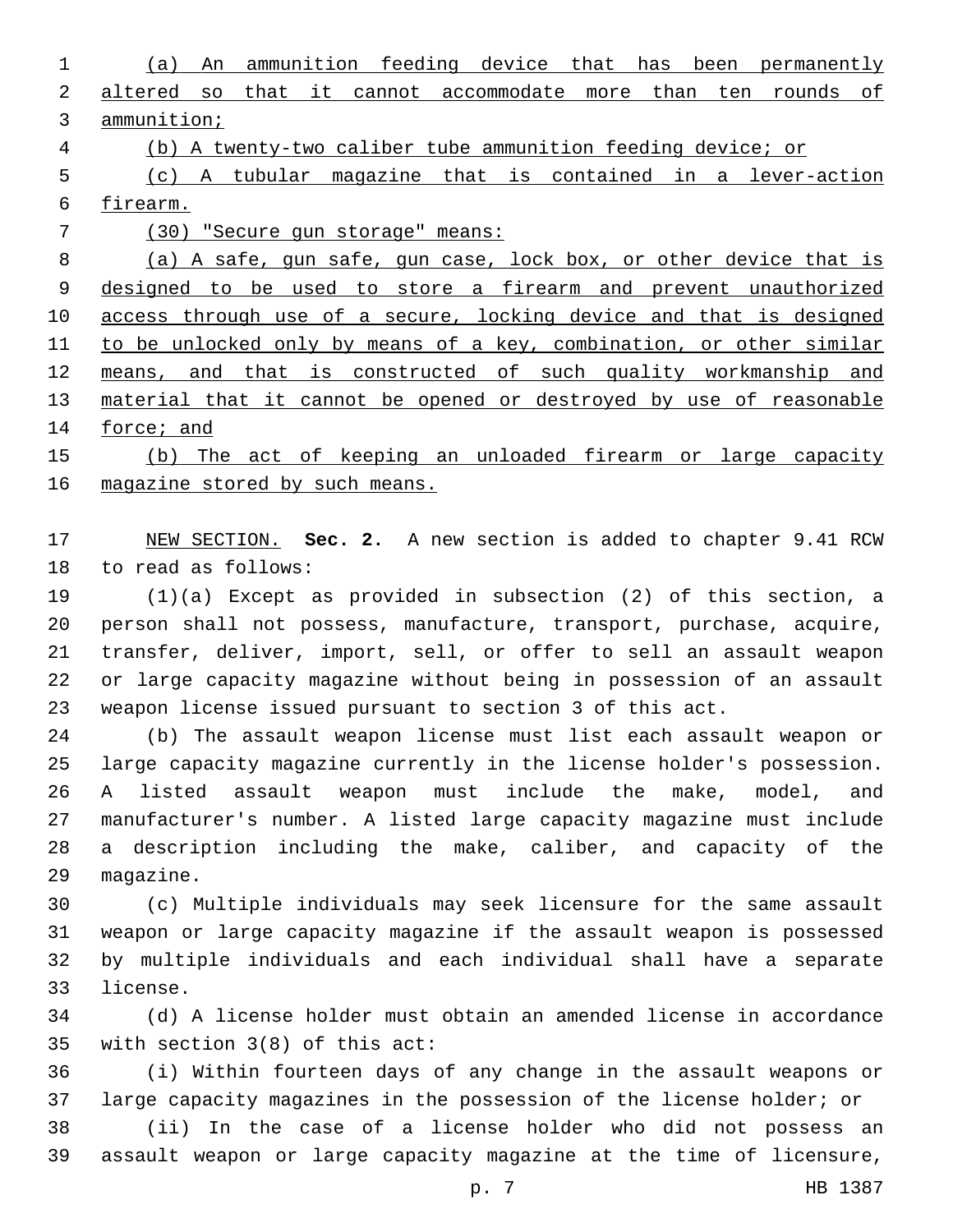within fourteen days of acquiring possession of an assault weapon or 2 large capacity magazine.

 (2) A person holding an assault weapon license must exercise great care in the possession and transport of an assault weapon or large capacity magazine for which the person is licensed. Great care shall include, but is not limited to, storing all assault weapons unloaded within secure gun storage when the assault weapon is not in the immediate possession of the license holder or the use of an external locking mechanism designed to make a firearm inoperable such 10 as a trigger lock.

 (3) A person who knowingly violates subsection (1) or (2) of this section is guilty of a class C felony punishable under chapter 9A.20 13 RCW.

 (4) When the holder of an assault weapon license has possession of an assault weapon or large capacity magazine outside his or her home or beyond property under his or her control, the license holder shall keep the license on his or her person and shall display the license upon demand to any law enforcement officer for purposes of determining the validity of the license and to establish his or her lawful possession of the assault weapon or large capacity magazine in 21 his or her possession.

 (5) A person who knowingly violates subsection (4) of this section is guilty of a gross misdemeanor punishable under chapter 9A.20 RCW. If a person previously has been found guilty under this section, then the person is guilty of a class C felony punishable under chapter 9A.20 RCW for each subsequent knowing violation of 27 subsection (4) of this section.

 (6) The assault weapon licensure requirement in subsection (1) of this section does not apply to any of the following:

 (a) From the effective date of this section until July 1, 2020: The possession of an assault weapon or large capacity magazine by a person who legally possesses the assault weapon or large capacity magazine on the effective date of this section. However, a person who legally possesses an assault weapon or large capacity magazine under this subsection (6)(a) may not sell or transfer the assault weapon or large capacity magazine to any other person in this state other than to a licensed dealer, to a federally licensed gunsmith for the purpose of service or repair, or to a law enforcement agency for the purpose of permanently relinquishing the assault weapon or large 40 capacity magazine;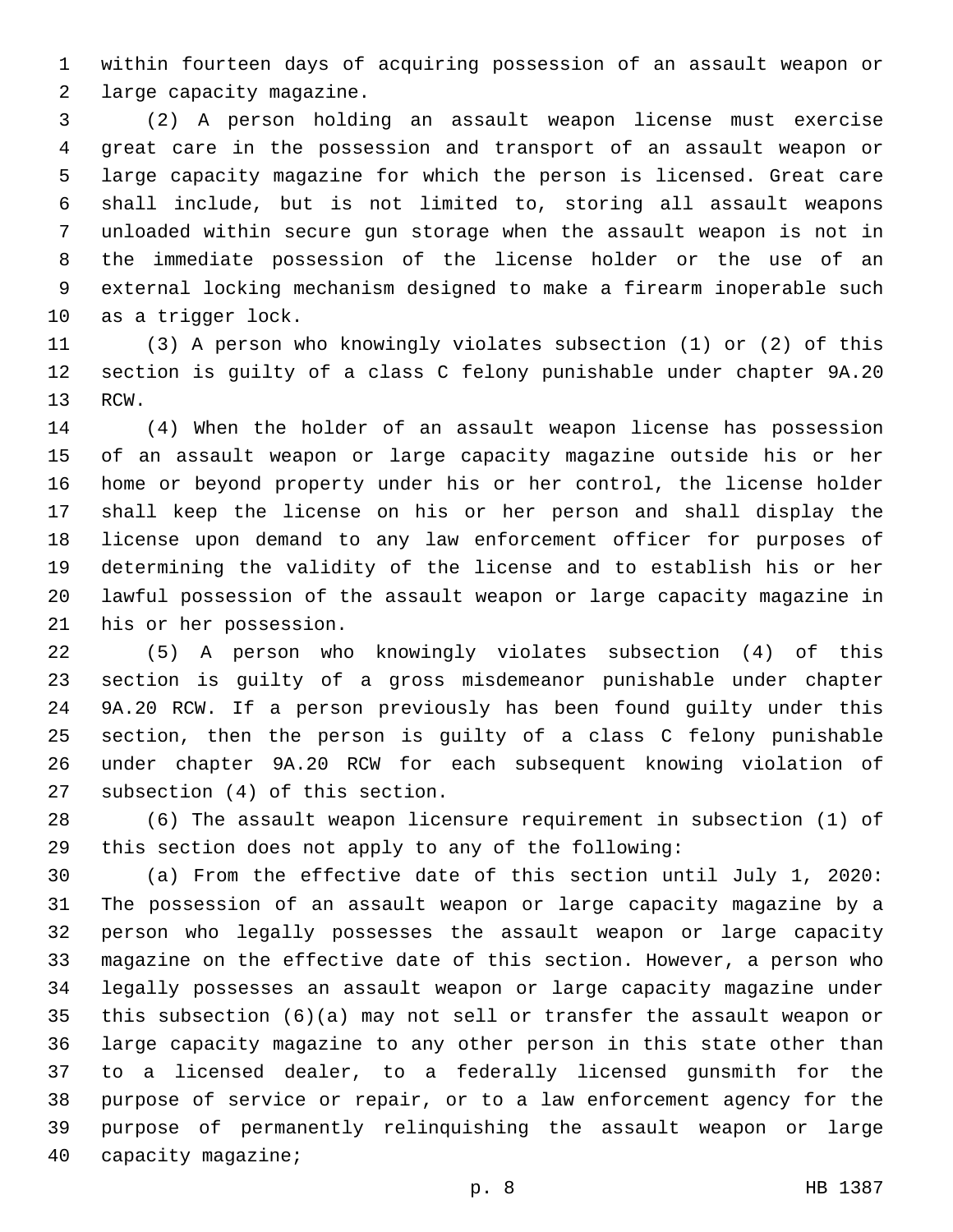(b) The possession of an unloaded assault weapon or large capacity magazine possessed solely on property owned or immediately controlled by the person if that assault weapon or large capacity magazine was legally owned with a valid assault weapon license, or purchased or acquired with a valid assault weapon license and that license has expired, provided the assault weapon or large capacity magazine is in secure gun storage. However, a new assault weapon license must be obtained for any subsequent possession beyond that person's property, transfer, distribution, sale, or offer for sale of 10 that assault weapon or large capacity magazine;

 (c) The manufacture, possession, transport, transfer, offering for sale, sale, or importation of an assault weapon or large capacity magazine by a licensed firearms manufacturer to any branch of the armed forces of the United States or the state of Washington, or to a law enforcement agency in this state for use by that agency or its 16 employees;

 (d) The possession, transport, purchase, delivery, offering for sale, sale, importation, or transfer of an assault weapon or large capacity magazine by a dealer that is properly licensed under federal 20 and state law;

 (e) The transfer of a legally possessed assault weapon or large capacity magazine to, and possession of the assault weapon or large capacity magazine by, a federally licensed gunsmith for the purposes of service or repair, and the return of the assault weapon or large 25 capacity magazine to the lawful owner;

 (f) The possession, offering for sale, sale, transport, or transfer of an unloaded assault weapon or large capacity magazine for the purpose of permanently relinquishing it to a law enforcement agency in this state. An assault weapon or large capacity magazine relinquished to a law enforcement agency under this subsection must 31 be destroyed;

 (g) The possession, importation, purchase, transport, or transfer of an assault weapon or large capacity magazine by marshals, sheriffs, prison or jail wardens or their deputies, or other law enforcement officers of this or another state while acting within the scope of their duties, including the possession while not on duty, but specifically authorized by command staff and necessary for the 38 performance of such duties;

 (h) The acquisition, transport, and possession of an assault weapon or large capacity magazine by law enforcement officers retired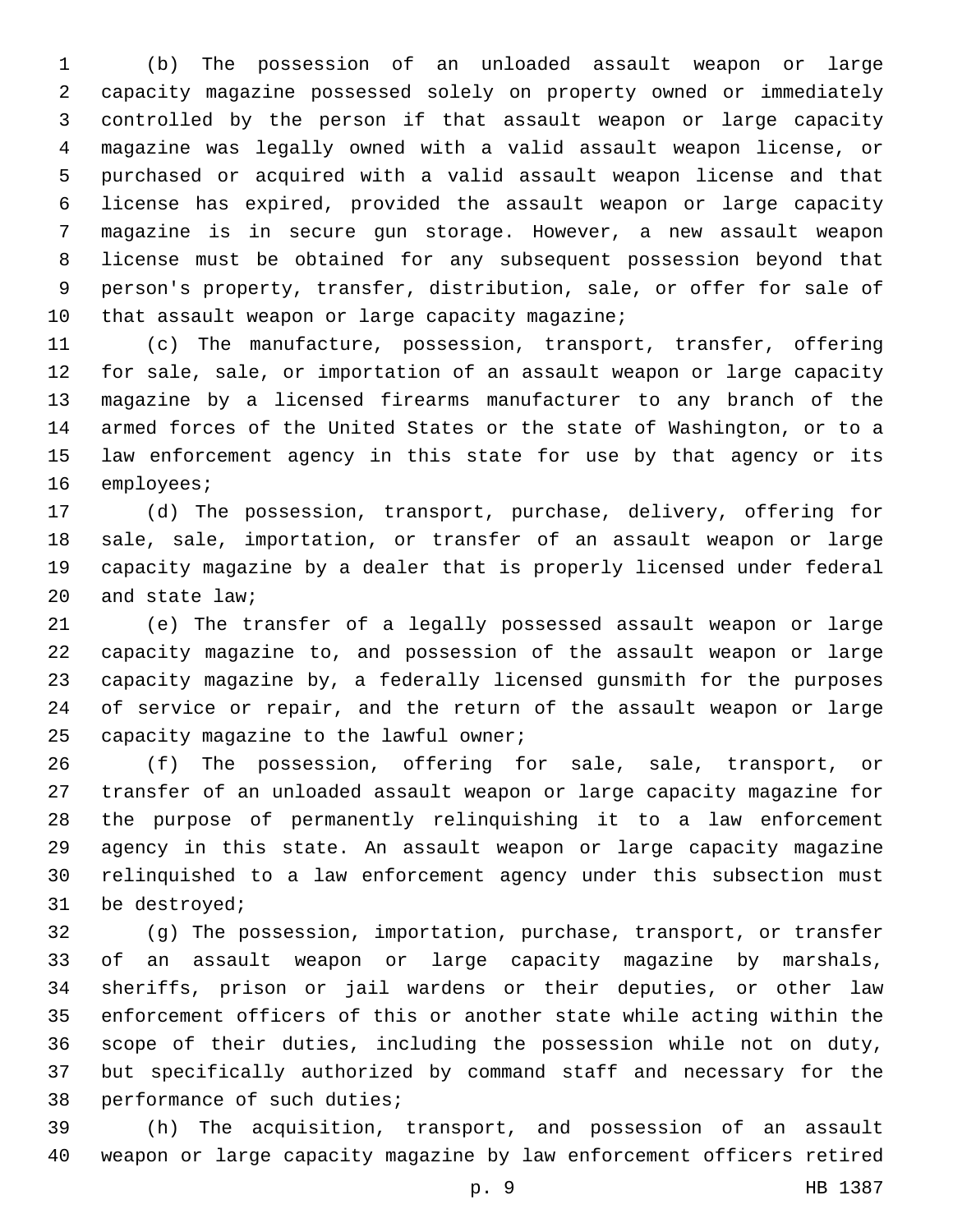for service or physical disabilities, when the assault weapon or large capacity magazine in question was acquired as part of the 3 officer's separation from service;

 (i) Members of the armed forces of the United States or of the national guard or organized services, when on duty;

 (j) Officers or employees of the United States duly authorized to possess assault weapons or large capacity magazines; or

 (k) The possession, transport, or transfer of an unloaded assault weapon or large capacity magazine by a common carrier or airline baggage handler while in the course and scope of his or her 11 employment.

 NEW SECTION. **Sec. 3.** A new section is added to chapter 9.41 RCW 13 to read as follows:

 (1) The chief of police of a municipality or the sheriff of a county shall, within thirty days after the filing of an application of any resident of the state of Washington, issue a license to the applicant to possess, manufacture, transport, purchase, distribute, import, sell, or offer to sell an assault weapon or large capacity magazine within this state for a period of one year from the date of issue. Residency is established by possession of a valid permanent Washington driver's license, possession of a Washington state identicard, or a showing that the applicant has resided in the state for the previous consecutive ninety days. The issuing authority shall not refuse to accept completed applications for assault weapon 25 licenses during regular business hours.

 (2) The chief of police or sheriff shall not issue the license if:27

 (a) The applicant is ineligible to possess a firearm under any 29 federal or state law;

(b) The applicant is under twenty-one years of age;

 (c) The applicant is currently subject to a court order or injunction regarding firearms pursuant to chapter 7.92 RCW or RCW 7.90.090, 9A.46.080, 10.14.080, 10.99.040, 10.99.045, 26.09.050, 26.09.060, 26.10.040, 26.10.115, 26.26.130, 26.50.060, 26.50.070, or 35 26.26.590;

 (d) The applicant is currently free on bond or personal recognizance pending trial, appeal, or sentencing for a felony 38 offense;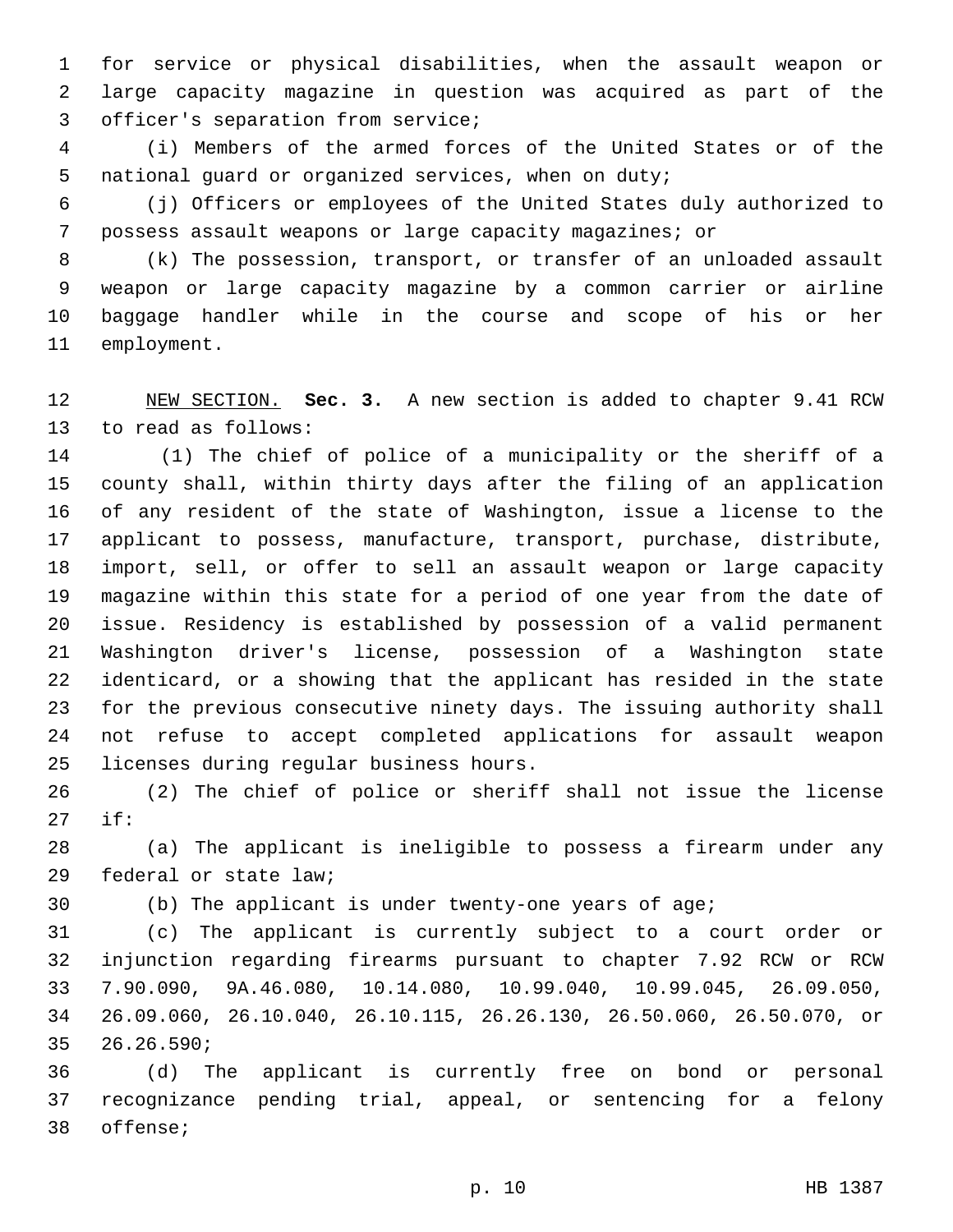(e) The applicant has an outstanding warrant for his or her arrest from any court of competent jurisdiction for a felony or 3 misdemeanor; or

 (f) The applicant has been ordered to forfeit a firearm under RCW 9.41.098(1)(e) within one year before filing an application for an 6 assault weapon license.

 No person convicted of a felony may have his or her right to possess firearms restored or his or her privilege to possess an assault weapon license restored, unless the person has been granted relief from disabilities by the attorney general under 18 U.S.C. Sec. 11 925(c), or RCW 9.41.040 (3) or (4) applies.

 (3) In addition to the requirements of subsections (1) and (2) of this section, the chief of police or sheriff shall not issue a 14 license to the applicant unless:

 (a) The applicant provides proof that he or she has completed a recognized firearm safety training program within the last three years that, at a minimum, includes instruction on:

18 (i) Basic firearms safety rules;

 (ii) Firearms and children, including secure storage of firearms 20 and talking to children about guns;

21 (iii) Firearms and suicide prevention;

 (iv) Secure storage of firearms to prevent unauthorized access and use;

24 (v) Safe handling of firearms; and

 (vi) State and federal firearms laws, including prohibited 26 firearms transfers.

 The training must be sponsored by a federal, state, county, or municipal law enforcement agency, a college, a nationally recognized organization that customarily offers firearms training, or a firearms training school with instructors certified by a nationally recognized organization that customarily offers firearms training. The proof of training shall be in the form of a certification that states under the penalty of perjury the training included the minimum 34 requirements.

 (b) The applicant states under penalty of perjury that the applicant shall use secure gun storage when the assault weapon or large capacity magazine is not in his or her immediate possession and that the applicant will use the assault weapon or large capacity magazine for a lawful purpose. A lawful purpose includes only the 40 following: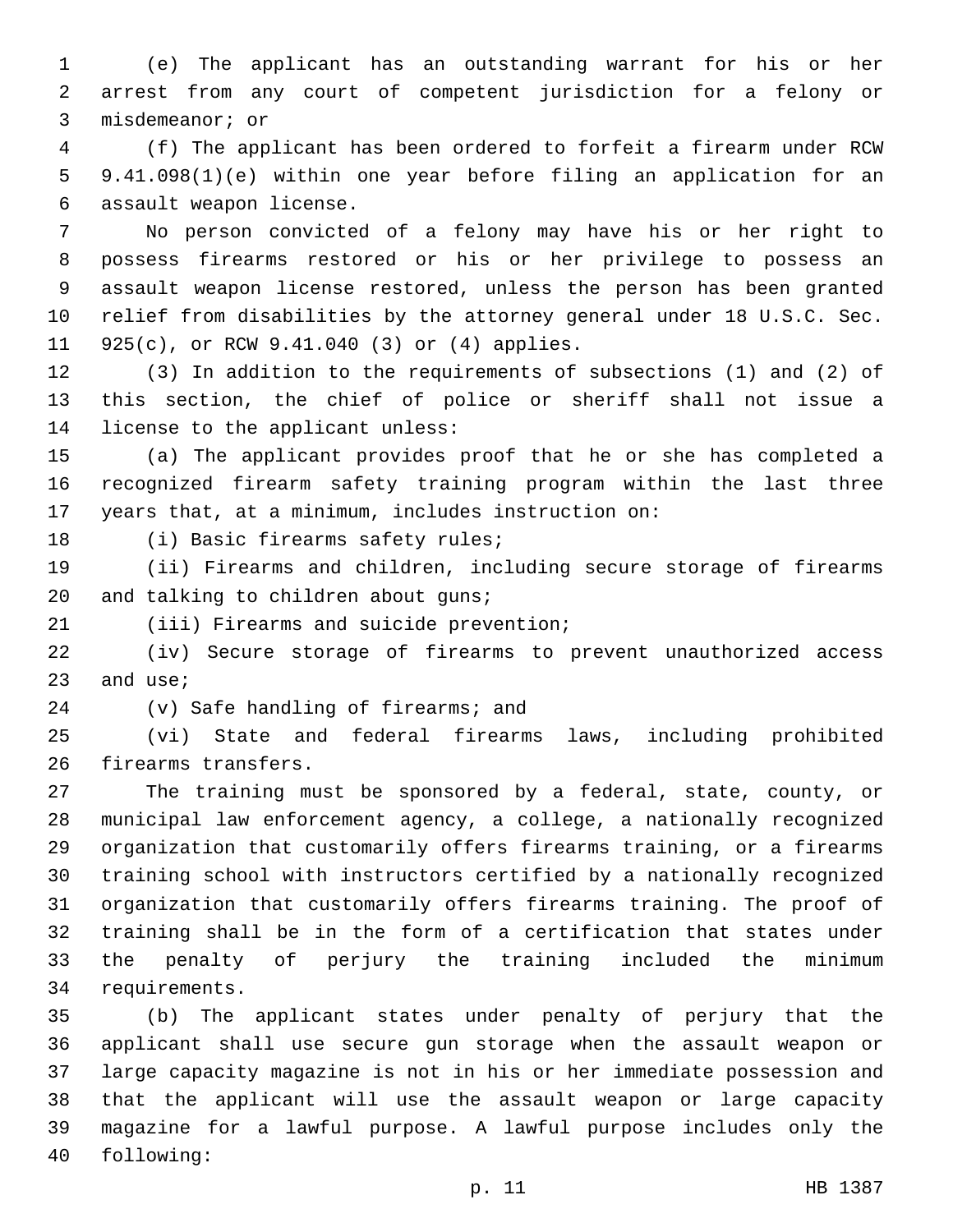(i) Purchases made solely for possession of the assault weapon or large capacity magazine on property owned or immediately controlled 3 by the person;

 (ii) Lawfully offering for sale, selling, or transferring an 5 assault weapon or large capacity magazine;

 (iii) Possession for legal use while at a lawfully operated firing range, including transportation to and from the firing range so long as the assault weapon or large capacity magazine is unloaded and locked in a container meeting the definition of secure gun storage and within the vehicle at all times during transportation;

 (iv) Possession for legal use at an organized competition or sport shooting event involving the use of an assault weapon or large capacity magazine, participating in or practicing for a performance by an organized group that uses assault weapons or large capacity magazines as part of the performance, including transportation to and from these events so long as the assault weapon or large capacity magazine is unloaded and locked in a container meeting the definition of secure gun storage and within the vehicle at all times during 19 transportation; and

 (v) Possession for legal use while engaged in lawful hunting so long as the individual has a valid hunting license and it is reasonable to conclude that the person is hunting, including transportation to and from such lawful hunting so long as the assault weapon or large capacity magazine is unloaded and locked in a container meeting the definition of secure gun storage and within the 26 vehicle at all times during transportation.

(4) A person may apply for an assault weapon license:

 (a) To the municipality or to the county in which the applicant resides if the applicant resides in a municipality; or

 (b) To the county in which the applicant resides if the applicant 31 resides in an unincorporated area.

(5) When applying for a new or renewal license:

 (a) The issuing authority shall conduct a check through the national instant criminal background check system, the Washington state patrol electronic database, the department of social and health services electronic database, and with other agencies or resources as appropriate, to determine whether the applicant is ineligible under 38 state or federal law.

 (b) The issuing authority shall deny a license to anyone who is found to be prohibited from possessing a firearm under federal or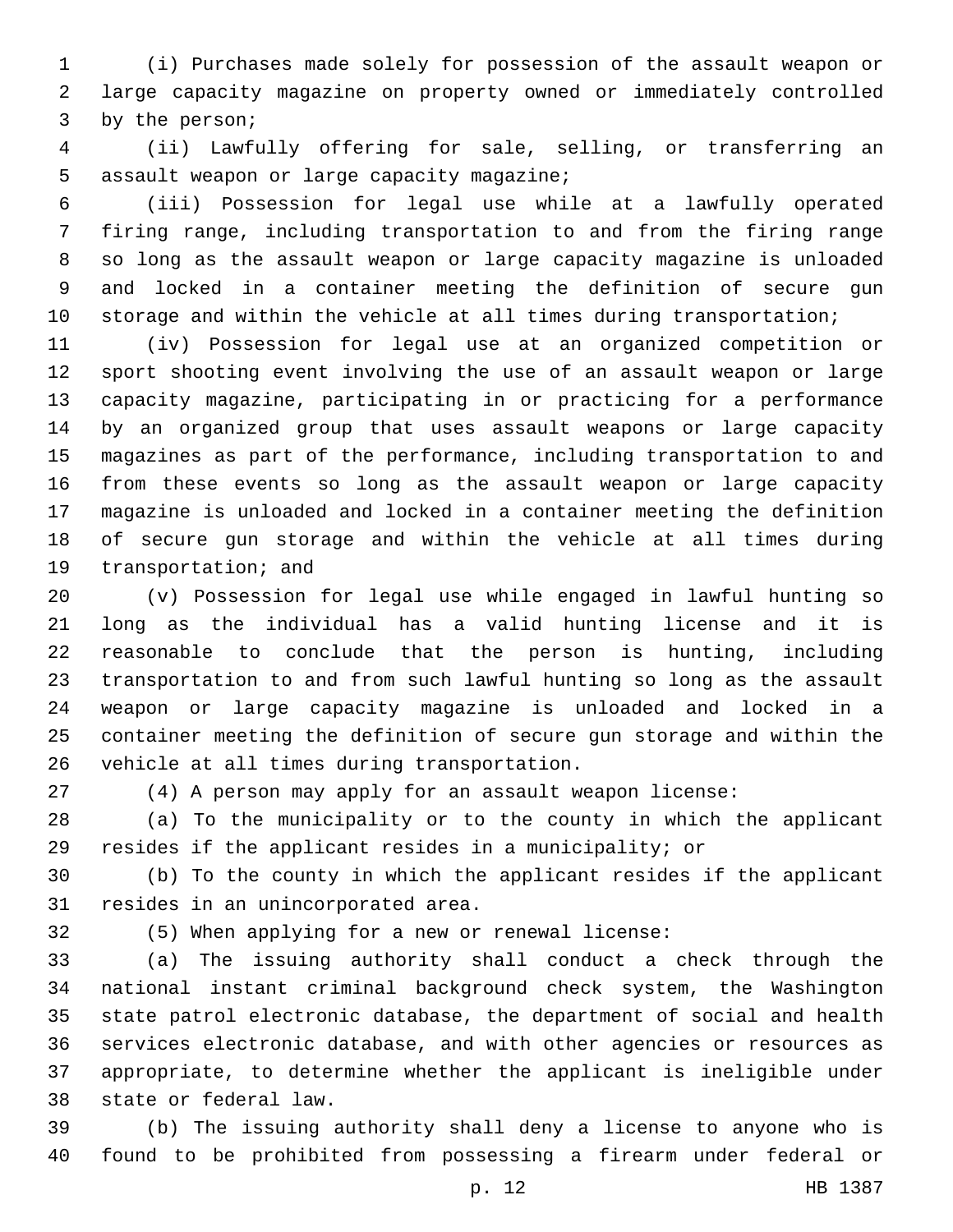state law or who does not meet the other requirements of subsections (1) through (3) of this section.2

 (6) The original license application shall be made under penalty of perjury and contain:4

 (a) The full name, residential address, telephone number, date and place of birth, race, gender, description, and signature of the applicant, the applicant's driver's license number, or state identicard number if used for identification in applying for the license. If the applicant is not an individual, the application must include the business in which the applicant is engaged and the 11 business address;

 (b) The make, model, and manufacturer's number of each assault weapon and the make, caliber, and capacity of each large capacity magazine the applicant wishes to possess, manufacture, transport, purchase, acquire, transfer, deliver, import, sell, or offer to sell 16 if known at the time of application;

 (c) A full description of the lawful purpose for which the 18 assault weapon license is sought;

 (d) A full description of the secure gun storage the applicant will use to store the assault weapon or large capacity magazine when the assault weapon or large capacity magazine is not in his or her immediate possession and when the assault weapon or large capacity magazine is being transported as allowed by the lawful purposes 24 described in subsection  $(3)(b)$  of this section;

 (e) Two complete sets of fingerprints to be forwarded to the 26 Washington state patrol;

(f) A warning substantially as follows:27

 CAUTION: Although state and local laws do not differ, federal law and state law on the possession of firearms differ. If you are prohibited by federal law from possessing a firearm, you may be prosecuted in federal court. A state license is 32 not a defense to a federal prosecution;

 (g) A description of the major differences between state and federal law and an explanation of the fact that local laws and ordinances on firearms are preempted by state law and must be 36 consistent with state law;

 (h) Questions about the applicant's eligibility under RCW 9.41.040 and federal law to possess a firearm, the applicant's place of birth, and whether the applicant is a United States citizen. If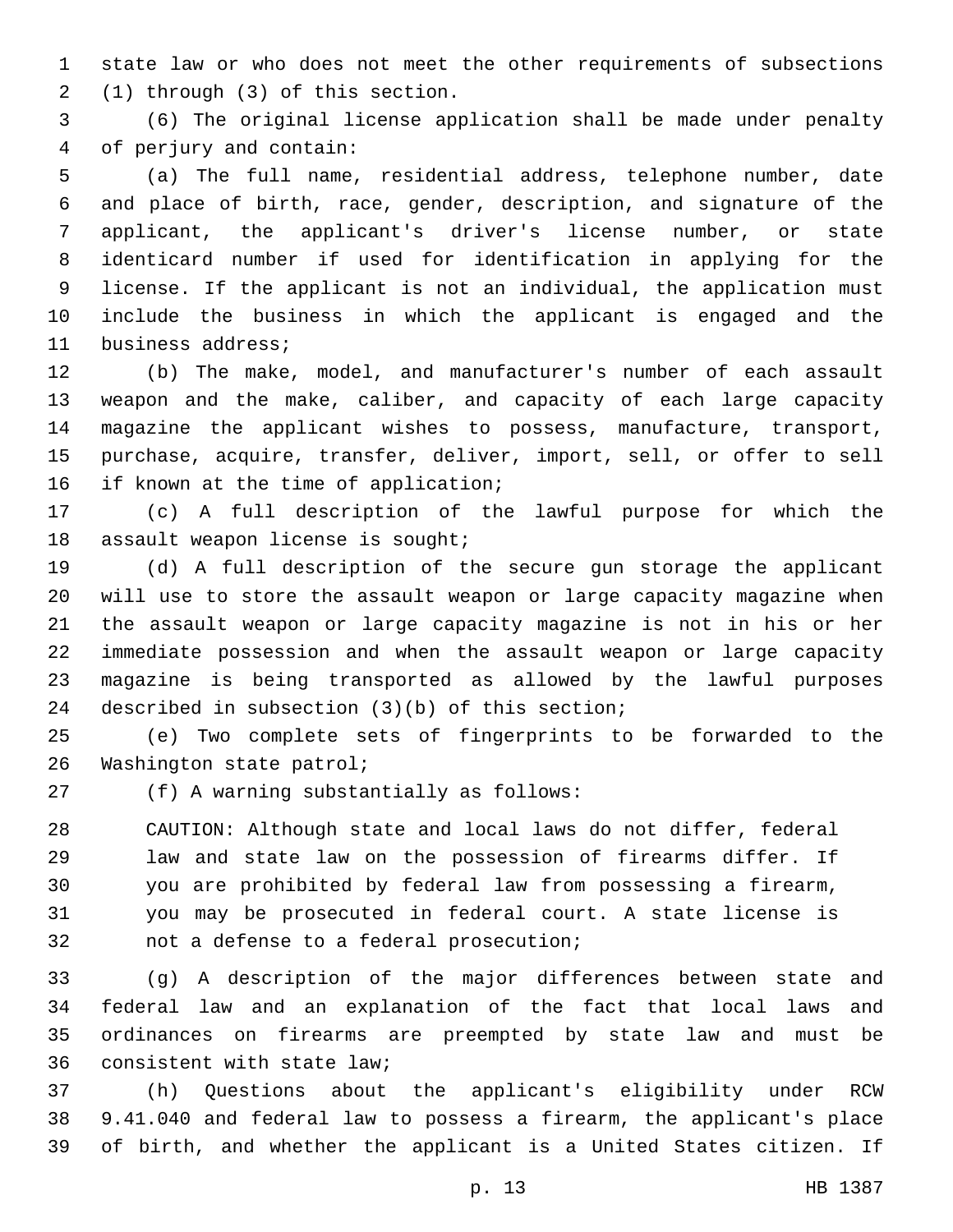the applicant is not a United States citizen, the applicant must provide the applicant's country of citizenship, United States issued alien number or admission number, and the basis on which the applicant claims to be exempt from federal prohibitions on firearm possession by aliens. The applicant shall not be required to produce a birth certificate or other evidence of citizenship. A person who is not a citizen of the United States shall, if applicable, meet the additional requirements of RCW 9.41.173 and produce proof of 9 compliance with RCW 9.41.173 upon application.

 (7) The application for a renewal license, or an application to replace a license that has been lost, stolen, or damaged to the extent it is no longer legible shall be the same as the application 13 for an original license except:

14 (a) Fingerprints shall not be required;

 (b) The issuing authority shall do a check of the department of licensing's online database to ensure the information regarding any assault weapons or large capacity magazines covered by the original 18 license is up-to-date.

 (8)(a) To amend an assault weapon license to add or remove an assault weapon or large capacity magazine in compliance with section 2(1) of this act, the license holder shall, within fourteen days of the change, bring proof of lawful purchase, sale, or transfer of the assault weapon or large capacity magazine to the issuing authority where a law enforcement officer shall examine the proof, make the relevant changes to the original license, and send the amended information to the director of the department of licensing within three days using the form prescribed by the director of the department of licensing, who may require online submission of the information. The law enforcement officer shall sign the license next 30 to the amendment including their badge number.

 (b) The issuing authority shall not refuse to accept completed applications for an amended license during regular business hours.

 (c) Any law enforcement officer acting in good faith is immune from liability for mistakenly amending an assault weapon license.

 (9)(a) The assault weapon license shall be in a form prescribed by the department of licensing and shall include, but is not limited 37 to, the following information:

(i) The name and date of birth of the license holder;

 (ii) Sufficient space for the issuing authority to fill in, and 40 remove, as appropriate: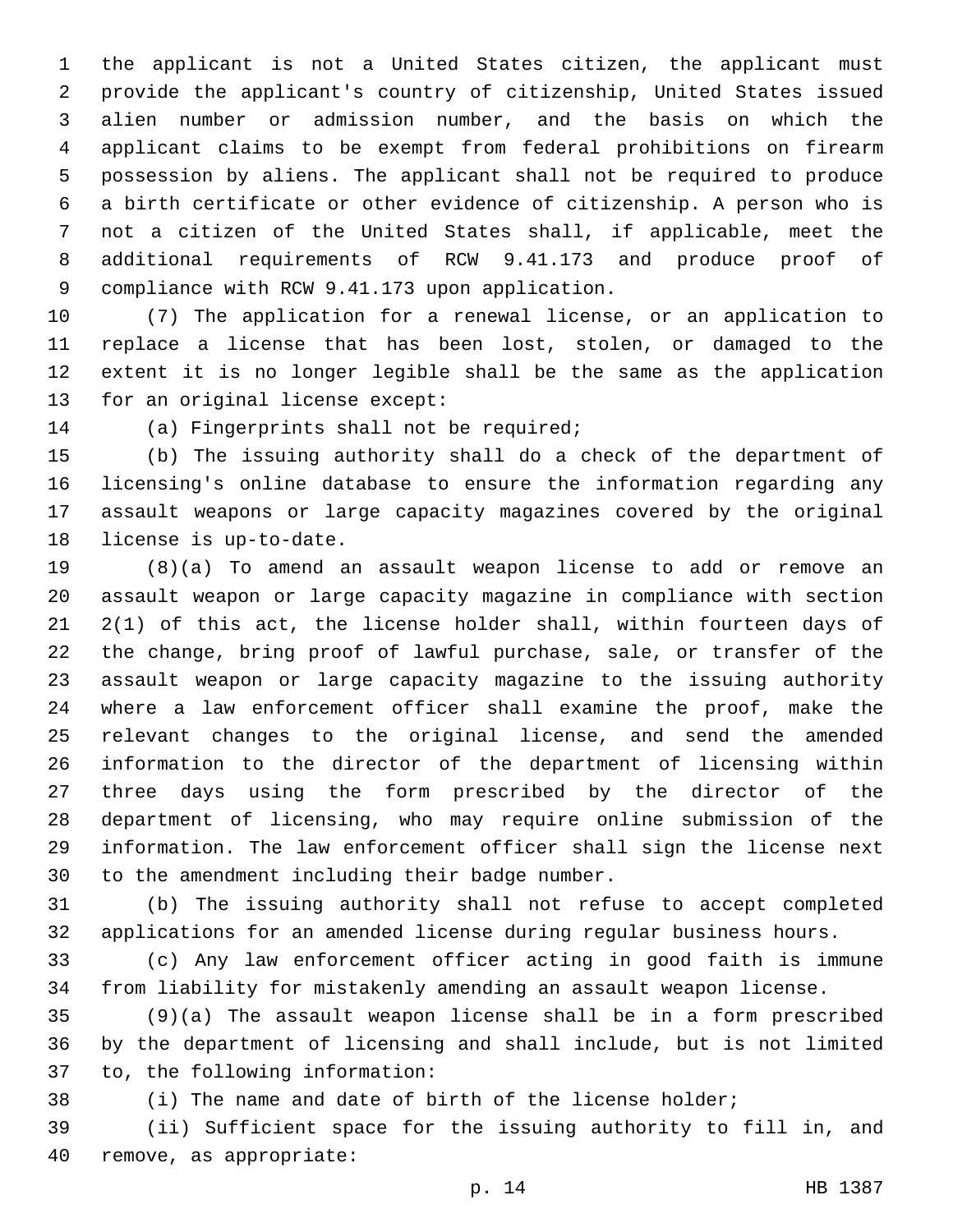(A) The make, model, and manufacturer's number of each assault 2 weapon in the license holder's possession;

 (B) The make, caliber, and capacity of any large capacity magazines in the license holder's possession;4

 (C) The signature and badge number of the law enforcement officer who adds or removes an assault weapon or large capacity magazine from 7 the license.

 (b) The original license shall be kept by the license holder, a duplicate copy shall for a period of six years be kept by the authority issuing the license, and a third copy shall be sent to the director of licensing within three days of issuance of the license. The director of licensing may require the online submission of his or her copy as well as any amendments to the license.

 (10) The department of licensing shall make available to law enforcement and corrections agencies, in an online format, all 16 information received under this section.

 (11) Upon application for an original license, the applicant shall pay a nonrefundable fee of fifty dollars plus additional charges imposed by the federal bureau of investigation that are passed on to the applicant. No other state or local branch or unit of government may impose any additional charges on the applicant for the 22 issuance of the license.

23 The fee shall be distributed as follows:

(a) Fifteen dollars shall be paid to the state general fund;

 (b) Ten dollars shall be paid to the agency taking the 26 fingerprints of the person licensed;

 (c) Twenty dollars shall be paid to the issuing authority for the 28 purpose of enforcing this chapter; and

 (d) Five dollars shall be paid to the firearms range account in 30 the general fund.

 (12) The nonrefundable fee for the one-year renewal of the 32 license is thirty dollars.

The renewal fee shall be distributed as follows:

(a) Ten dollars shall be paid to the state general fund;

 (b) Eighteen dollars shall be paid to the issuing authority for 36 the purpose of enforcing this chapter; and

 (c) Two dollars shall be paid to the firearms range account in 38 the general fund.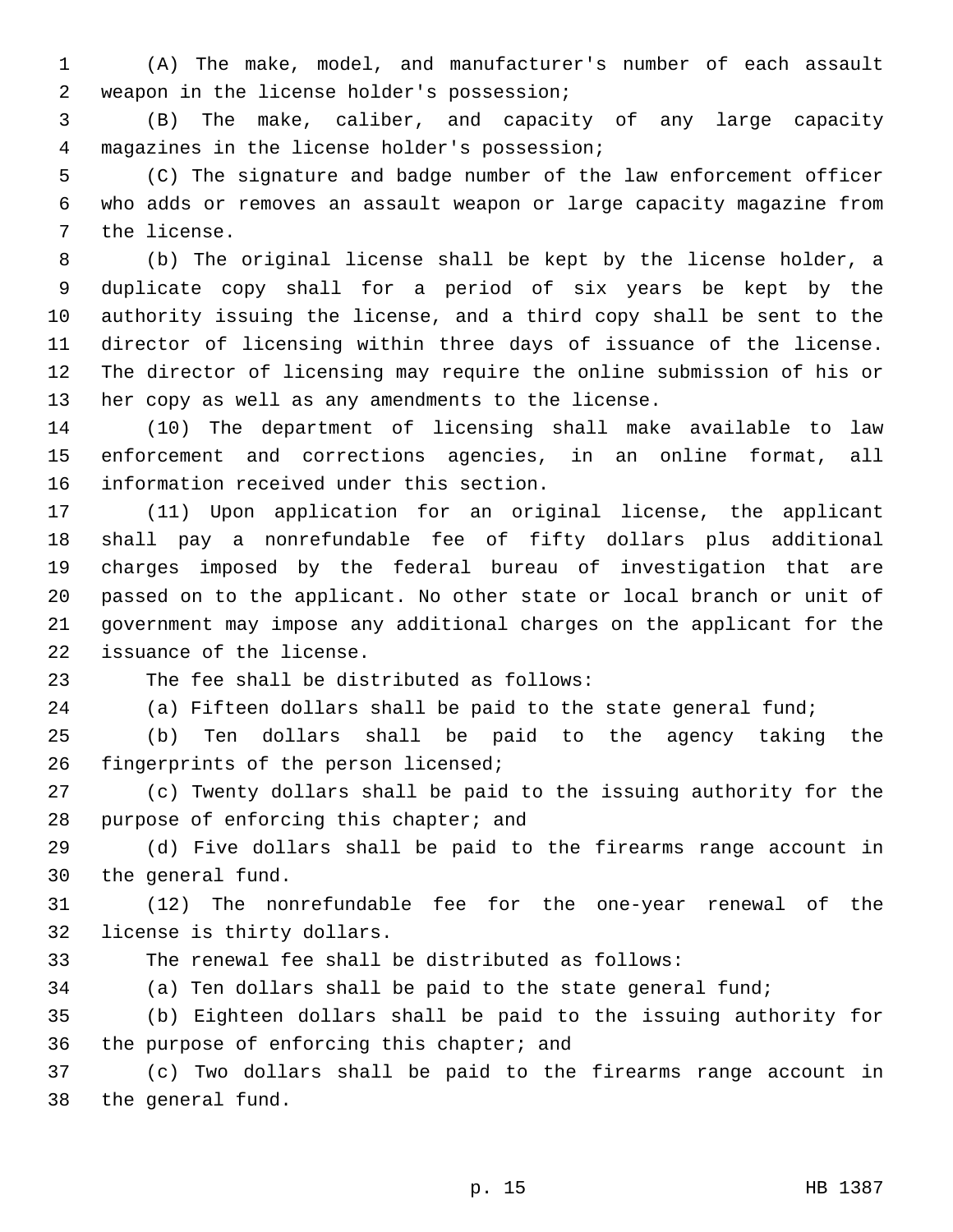(13) The nonrefundable fee for the replacement of a lost or damaged license is twenty dollars to be paid to the issuing 3 authority.

 (14) Payment shall be by cash, check, or money order at the option of the applicant. Additional methods of payment may be allowed 6 at the option of the issuing authority.

 (15) A license holder may renew a license if the license holder applies for renewal within forty-five days before or after the expiration date of the license. A license so renewed takes effect on the expiration date of the prior license. A license holder renewing after the expiration date of the license must pay a late renewal penalty of twenty-five dollars in addition to the renewal fee specified in subsection (12) of this section. The fee shall be 14 distributed as follows:

 (a) Five dollars shall be deposited in the state wildlife account and used exclusively first for the printing and distribution of a pamphlet on the legal limits of the use of firearms, firearms safety, and the preemptive nature of state law, and subsequently for the support of volunteer instructors in the basic firearms safety training program conducted by the department of fish and wildlife. 21 The pamphlet shall be given to each applicant for a license; and

 (b) Twenty dollars shall be paid to the issuing authority for the 23 purpose of enforcing this chapter.

 (16) A political subdivision of the state shall not modify the requirements of this section or chapter, nor may a political subdivision ask the applicant to voluntarily submit any information 27 not required by this section.

 (17) A person who knowingly makes a false statement on an application for an assault weapon license is guilty of false swearing under RCW 9A.72.040. In addition to any other penalty provided for by law, the assault weapon license of a person who knowingly makes a false statement on a license application shall be revoked, and the person shall be permanently ineligible for an assault weapon license.

 (18) Any person who, as a member of the armed forces, including the national guard and armed forces reserves, is unable to renew his or her license under the requirements of this section because of the person's assignment, reassignment, or deployment for out-of-state military service may renew his or her license within ninety days after the person returns to this state from out-of-state military service, if the person provides the following to the issuing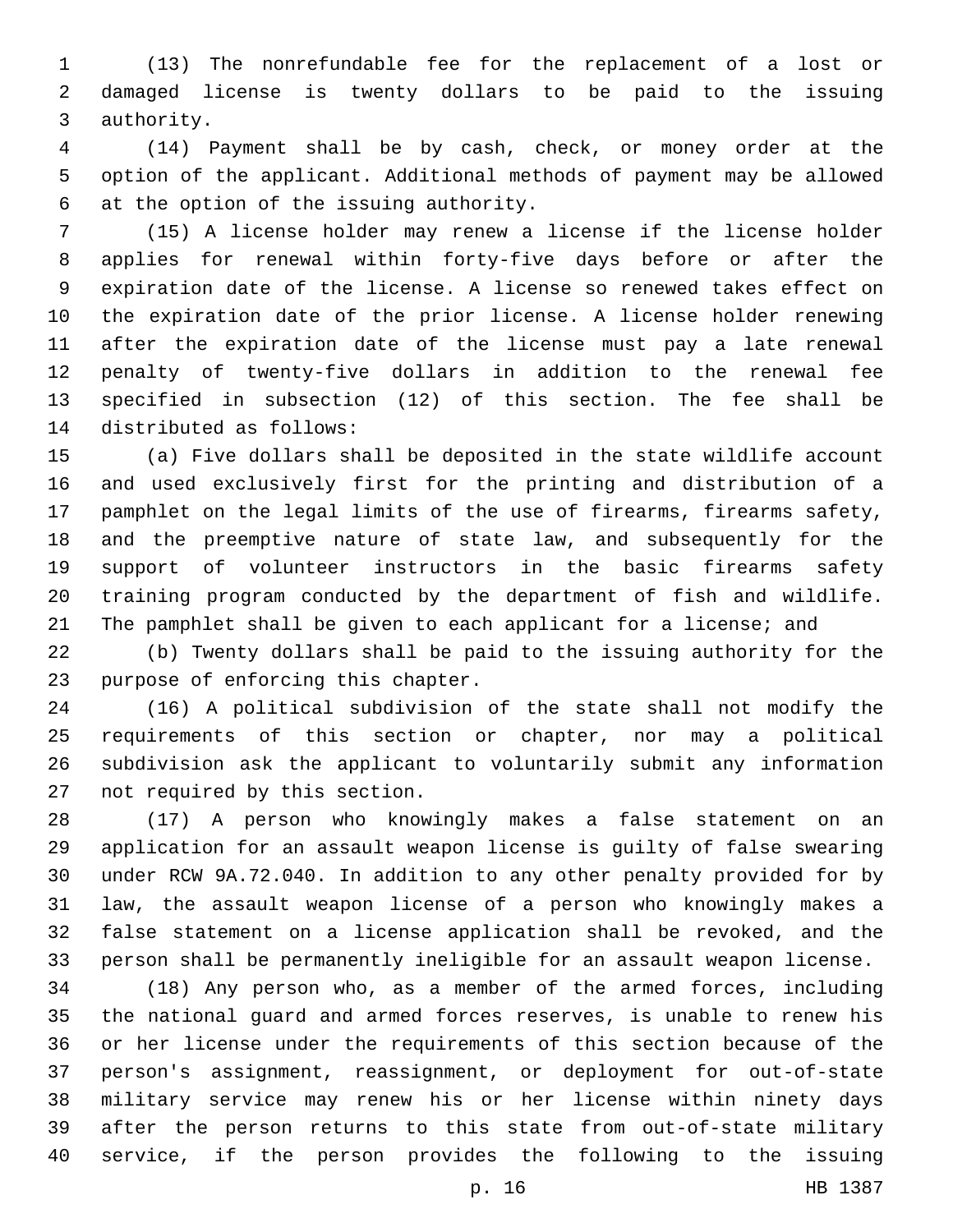authority no later than ninety days after the person's date of discharge or assignment, reassignment, or deployment back to this state: (a) A copy of the person's original order designating the specific period of assignment, reassignment, or deployment for out- of-state military service, and (b) if appropriate, a copy of the person's discharge or amended or subsequent assignment, reassignment, or deployment order back to this state. A license so renewed under this subsection (18) takes effect on the expiration date of the prior license. A license holder renewing after the expiration date of the license under this subsection shall pay only the renewal fee specified in subsection (12) of this section and shall not be required to pay a late renewal penalty in addition to the renewal 13 fee.

 (19) Any person who, as a member of the armed forces, including the national guard and armed forces reserves, is unable to timely amend his or her license under the requirements of section 2(1)(d) of this act because of the person's assignment, reassignment, or deployment for out-of-state military service may renew his or her license within fourteen days after the person returns to this state from out-of-state military service, if the person provides the following to the issuing authority no later than ninety days after the person's date of discharge or assignment, reassignment, or deployment back to this state: (a) A copy of the person's original order designating the specific period of assignment, reassignment, or deployment for out-of-state military service; and (b) if appropriate, a copy of the person's discharge or amended or subsequent assignment, reassignment, or deployment order back to this state. A license amended under this subsection (19) shall be treated as having been timely amended for purposes of compliance with section 2(1)(d) of 30 this act.

 (20) At the beginning of each biennium, the director of the office of financial management may by administrative policy adjust the fees under this section to levels not to exceed the percentage increase in the consumer price index for all urban consumers, CPI-U, for Seattle, or a successor index, for the previous biennium as calculated by the United States department of labor. Adjusted dollar amounts shall be rounded to the nearest dollar increment.

 NEW SECTION. **Sec. 4.** A new section is added to chapter 9.41 RCW to read as follows:39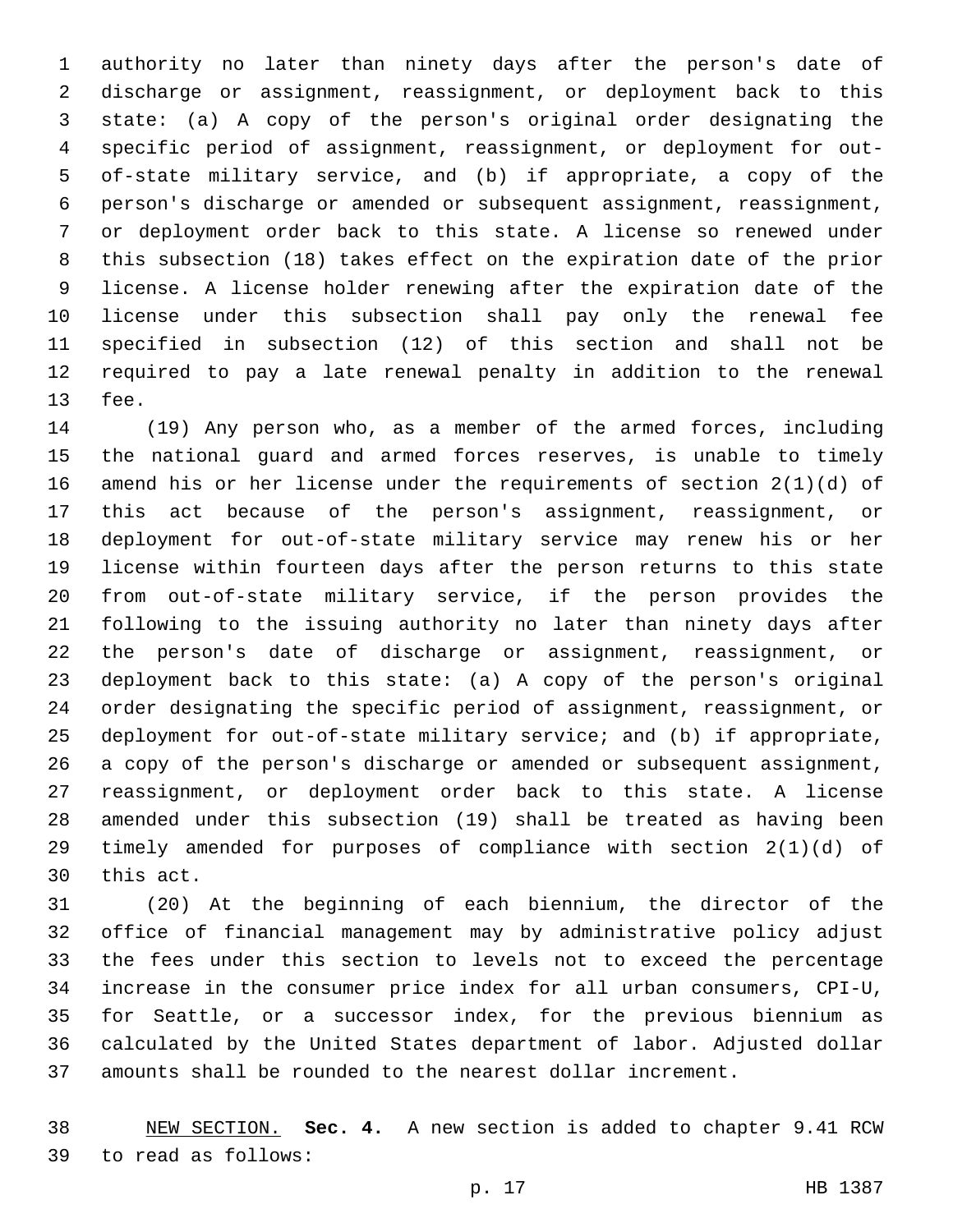(1) The license-issuing authority shall immediately revoke an 2 assault weapon license upon:

 (a) Discovery by the issuing authority that the person was ineligible under section 3 of this act for an assault weapon license 5 when applying for the license or license renewal;

 (b) Conviction of the license holder, or the license holder being found not guilty by reason of insanity, of an offense, or commitment of the license holder for mental health treatment, that makes a person ineligible under RCW 9.41.040 or federal law to possess a 10 firearm;

 (c) Conviction of the license holder for a third violation of 12 this chapter within five calendar years;

 (d) An order that the license holder forfeit a firearm under RCW  $9.41.098(1)(d)$ .

 (2) Upon revocation of the license, unless the person may lawfully possess the assault weapon or large capacity magazine without an assault weapon license, an ineligible person to whom an assault weapon license was issued shall, within fourteen days of license revocation, transfer ownership of all assault weapons or large capacity magazines listed on the license or otherwise in his or her possession. Possession, transport, and transfer solely for the purposes of complying with this subsection is not a violation of section 2(1) of this act during the fourteen-day period. The issuing authority shall require the person to present satisfactory evidence within fourteen days of license revocation of having transferred all assault weapons or large capacity magazines in compliance with this chapter. In addition to being in violation of section 2 of this act, failure to lawfully transfer possession or to provide proof of the lawful transfer under this subsection is a gross misdemeanor 30 punishable under chapter 9A.20 RCW.

 (3) When a license holder is ordered to forfeit a firearm under 32 RCW 9.41.098(1)(d):

 (a) On the first forfeiture, the issuing authority shall revoke the license and the person shall not be eligible to reapply for a 35 period of one year;

 (b) On the second forfeiture, the issuing authority shall revoke the license and the person shall not be eligible to reapply for a 38 period of two years; or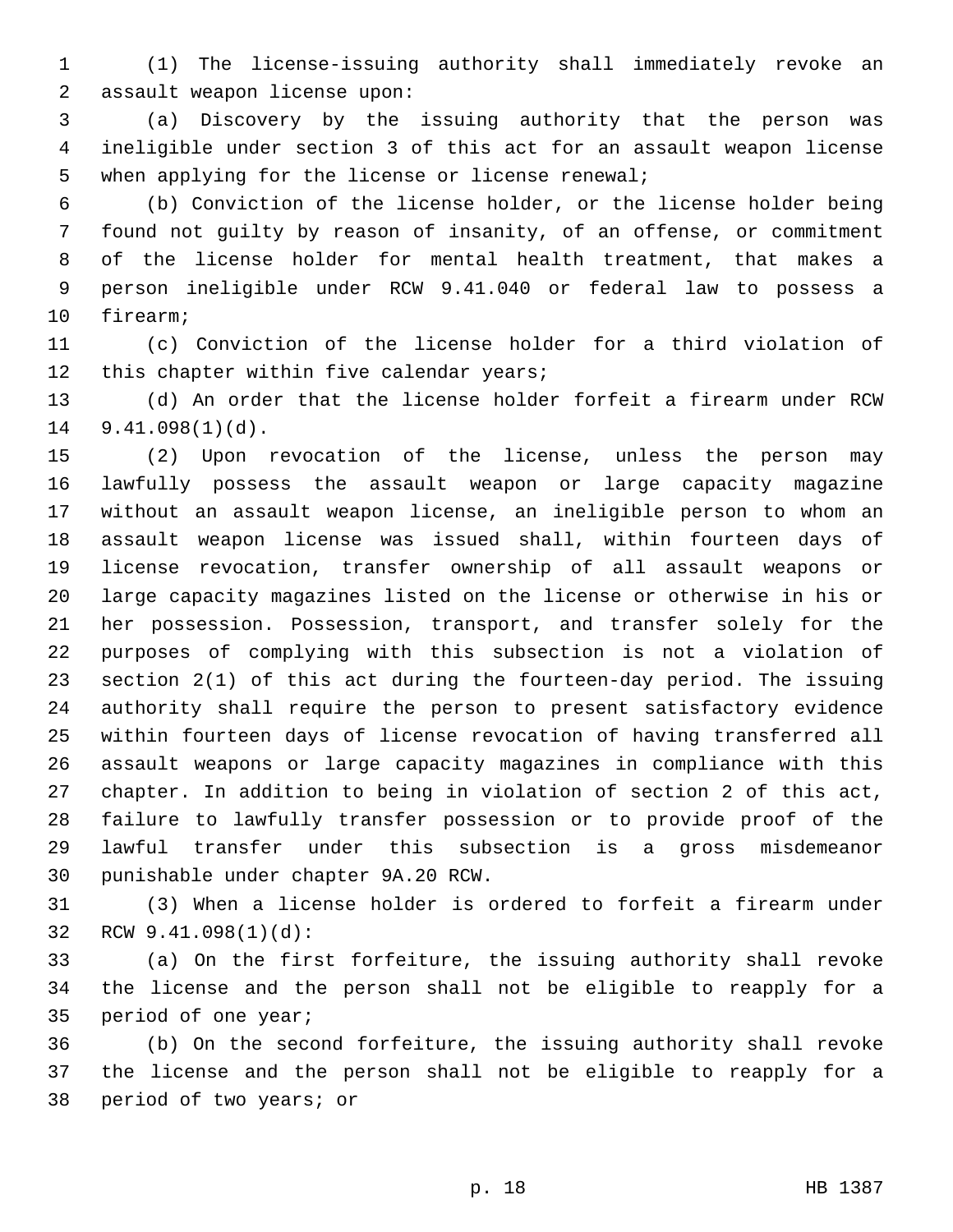(c) On the third or subsequent forfeiture, the issuing authority shall revoke the license and the person shall not be eligible to 3 reapply for a period of five years.

 (4) The issuing authority shall notify the department of licensing of the revocation of a license within three business days via electronic submission or as otherwise prescribed by the director of the department of licensing. The department of licensing shall 8 record the revocation.

 **Sec. 5.** RCW 9.41.090 and 2015 c 1 s 5 are each amended to read 10 as follows:

 (1) In addition to the other requirements of this chapter, no dealer may deliver a pistol to the purchaser thereof until:

 (a) The purchaser produces a valid concealed pistol license and the dealer has recorded the purchaser's name, license number, and issuing agency, such record to be made in triplicate and processed as 16 provided in subsection  $((+5))$  (6) of this section. For purposes of this subsection (1)(a), a "valid concealed pistol license" does not include a temporary emergency license, and does not include any license issued before July 1, 1996, unless the issuing agency conducted a records search for disqualifying crimes under RCW 9.41.070 at the time of issuance;

 (b) The dealer is notified in writing by the chief of police or the sheriff of the jurisdiction in which the purchaser resides that the purchaser is eligible to possess a pistol under RCW 9.41.040 and that the application to purchase is approved by the chief of police 26 or sheriff; or

 (c) The requirements or time periods in RCW 9.41.092 have been 28 satisfied.

29 (2) In addition to other requirements of this chapter, no dealer may deliver an assault weapon or large capacity magazine to the purchaser thereof until:

 (a) The purchaser produces a valid assault weapon license and the dealer has recorded the purchaser's name, license number, and issuing 34 agency, such record to be made in triplicate and processed as provided in subsection (6) of this section. If the dealer is facilitating the sale of an assault weapon or large capacity magazine pursuant to the requirements of RCW 9.41.113(3), the dealer must also 38 ensure that the seller has either a valid assault weapon license; and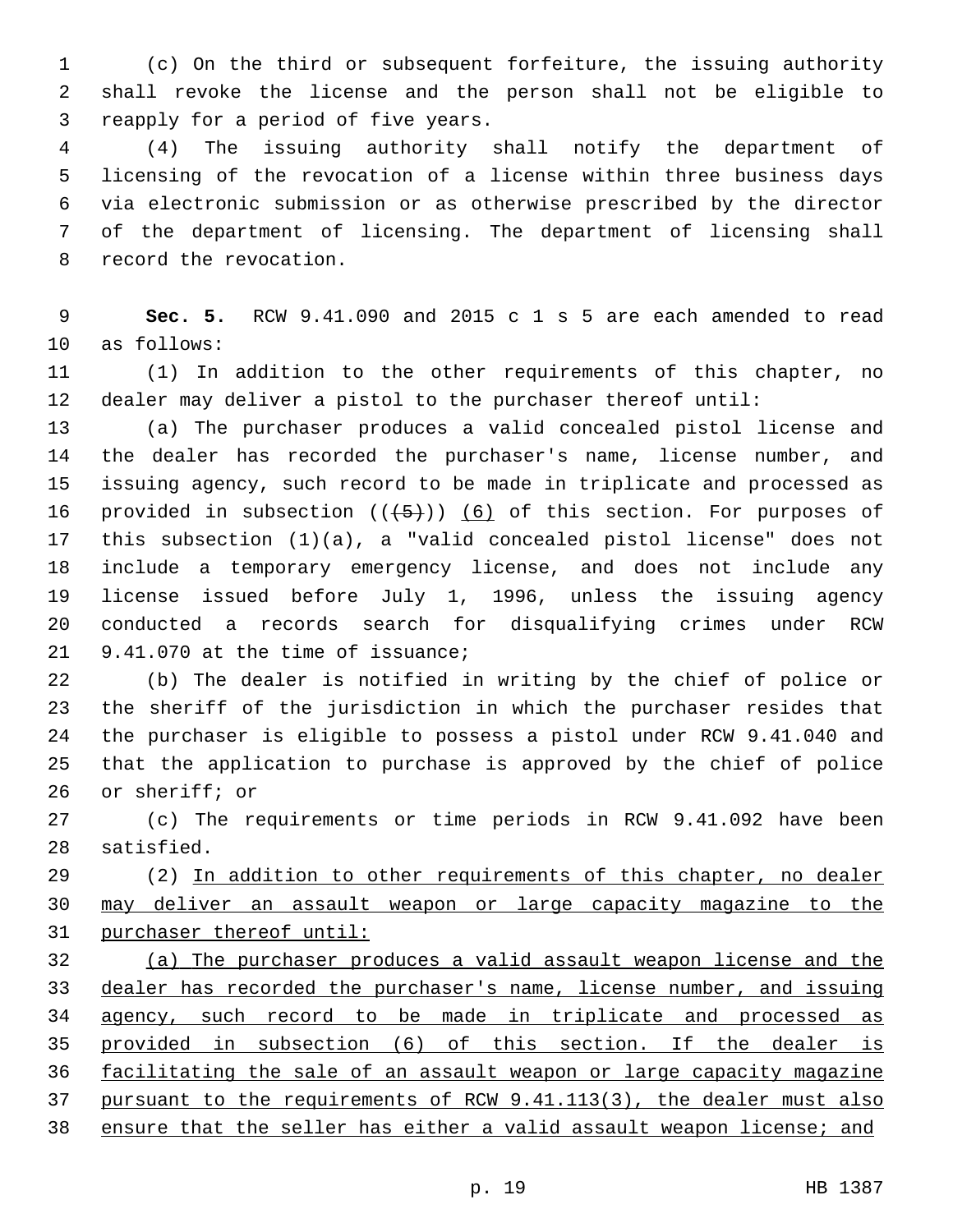(b) The dealer is either (i) notified in writing by the chief of police or the sheriff of the jurisdiction in which the purchaser 3 resides that the purchaser is eligible to possess a firearm under RCW 9.41.040 and that the application to purchase is approved by the chief of police or sheriff; or (ii) the requirements of time periods in RCW 9.41.092 have been satisfied.

 (3)(a) Except as provided in (b) of this subsection, in determining whether the purchaser meets the requirements of RCW 9.41.040, the chief of police or sheriff, or the designee of either, shall check with the national crime information center, the Washington state patrol electronic database, the department of social and health services electronic database, and with other agencies or resources as appropriate, to determine whether the applicant is ineligible under RCW 9.41.040 to possess a firearm.

 (b) Once the system is established, a dealer shall use the state system and national instant criminal background check system, provided for by the Brady Handgun Violence Prevention Act (18 U.S.C. Sec. 921 et seq.), to make criminal background checks of applicants to purchase firearms. However, a chief of police or sheriff, or a designee of either, shall continue to check the department of social and health services' electronic database and with other agencies or resources as appropriate, to determine whether applicants are ineligible under RCW 9.41.040 to possess a firearm.

 (( $\left(\frac{43}{1}\right)$ ) (4) In any case under this section where the applicant has an outstanding warrant for his or her arrest from any court of competent jurisdiction for a felony or misdemeanor, the dealer shall 27 hold the delivery of the pistol, assault weapon, or large capacity 28 magazine until the warrant for arrest is served and satisfied by appropriate court appearance. The local jurisdiction for purposes of the sale shall confirm the existence of outstanding warrants within seventy-two hours after notification of the application to purchase a pistol, assault weapon, or large capacity magazine is received. The local jurisdiction shall also immediately confirm the satisfaction of the warrant on request of the dealer so that the hold may be released if the warrant was for an offense other than an offense making a 36 person ineligible under RCW 9.41.040 to possess a ((pistol)) firearm.

 ( $(44)$ )) (5) In any case where the chief or sheriff of the local jurisdiction has reasonable grounds based on the following circumstances: (a) Open criminal charges, (b) pending criminal proceedings, (c) pending commitment proceedings, (d) an outstanding

p. 20 HB 1387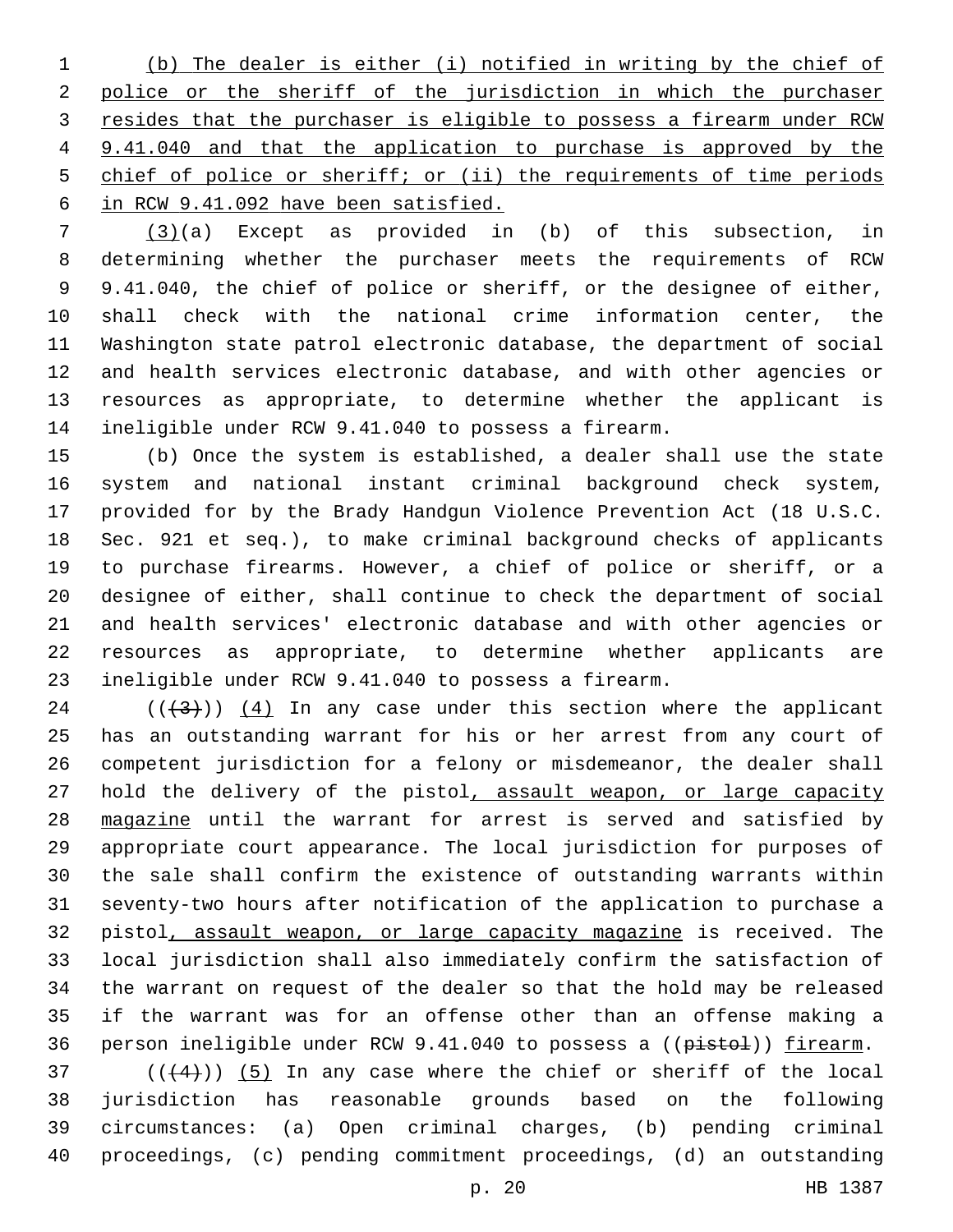warrant for an offense making a person ineligible under RCW 9.41.040 2 to possess a ((pistol)) firearm, or (e) an arrest for an offense 3 making a person ineligible under RCW 9.41.040 to possess a ((pistol)) 4 firearm, if the records of disposition have not yet been reported or entered sufficiently to determine eligibility to purchase a ((pistol)) firearm, the local jurisdiction may hold the sale and delivery of the pistol, assault weapon, or large capacity magazine up to thirty days in order to confirm existing records in this state or elsewhere. After thirty days, the hold will be lifted unless an extension of the thirty days is approved by a local district court or municipal court for good cause shown. A dealer shall be notified of each hold placed on the sale by local law enforcement and of any application to the court for additional hold period to confirm 14 records or confirm the identity of the applicant.

 $((+5+))$   $(6)(a)$  At the time of applying for the purchase of a 16 pistol, assault weapon, or large capacity magazine, the purchaser shall sign in triplicate and deliver to the dealer an application containing:

19 (i) His or her full name, residential address, date and place of 20 birth, race, and gender;

 $(1i)$  The date and hour of the application;

22 (iii) The applicant's driver's license number or state 23 identification card number;

24 (iv) If purchasing a pistol or assault weapon, a description of 25 the pistol or assault weapon including the make, model, ((ealiber)) 26 and manufacturer's number if available at the time of applying for 27 the purchase of a pistol or assault weapon. If the manufacturer's 28 number is not available at the time of purchase of the pistol or 29 assault weapon, the application may be processed, but delivery of the 30 pistol or assault weapon to the purchaser may not occur unless the 31 manufacturer's number is recorded on the application by the dealer 32 and transmitted to the chief of police of the municipality or the 33 sheriff of the county in which the purchaser resides; and a statement 34 that the purchaser is eligible to possess a ((pistol)) firearm under 35 ((RCW 9.41.040)) state or federal law; and

36 (v) If purchasing a large capacity magazine, a description of the 37 large capacity magazine including make, caliber, and capacity.

38 (b) The application shall contain a warning substantially as 39 follows: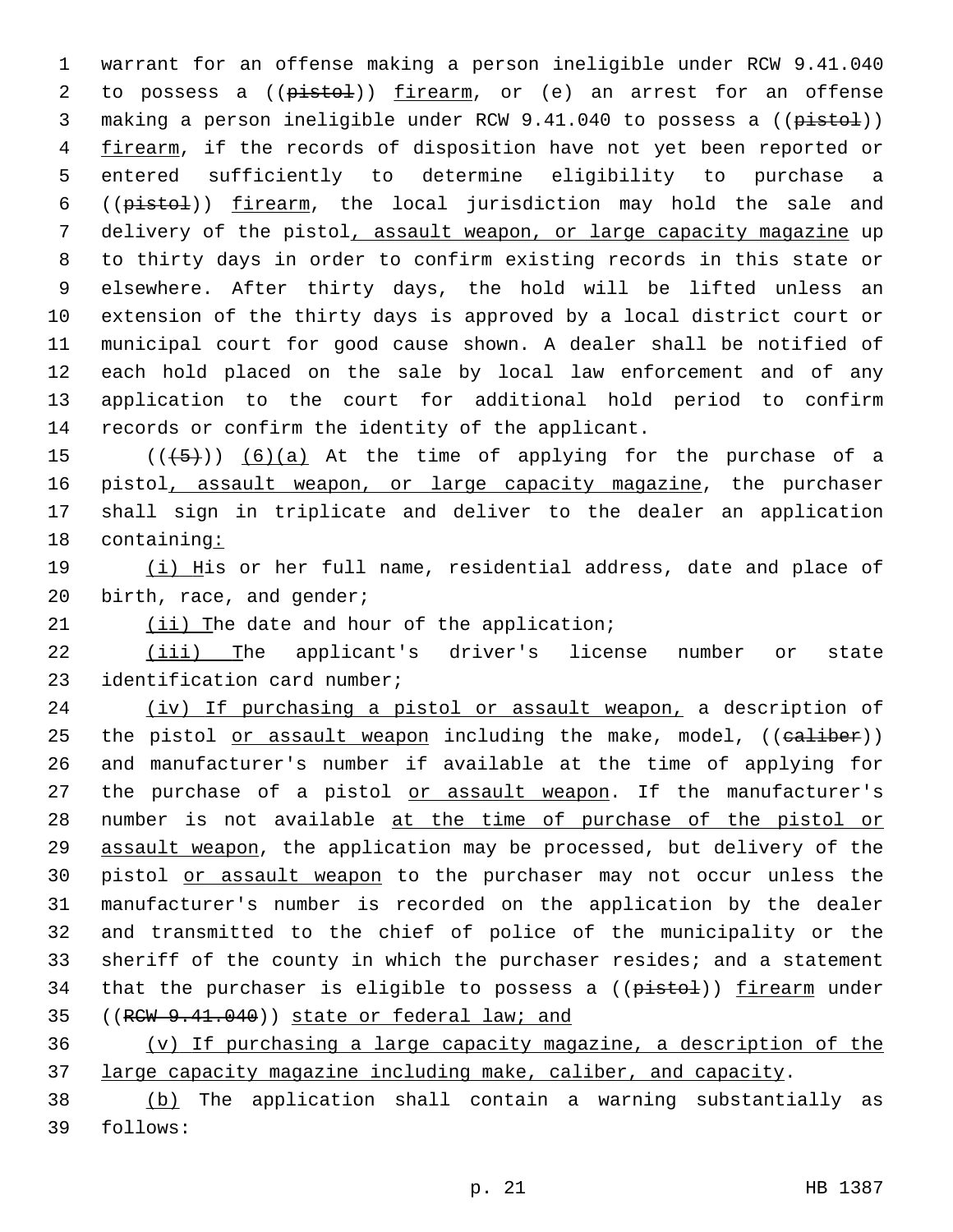CAUTION: Although state and local laws do not differ, federal law and state law on the possession of firearms differ. If you are prohibited by federal law from possessing a firearm, you may be prosecuted in federal court. State permission to purchase a firearm is not a 5 defense to a federal prosecution.

 The purchaser shall be given a copy of the department of fish and wildlife pamphlet on the legal limits of the use of firearms, firearms safety, and the fact that local laws and ordinances on firearms are preempted by state law and must be consistent with state law.10

11 (c) The dealer shall, by the end of the business day, sign and 12 attach his or her address and deliver a copy of the application and 13 such other documentation as required under subsection (1) of this 14 section to the chief of police of the municipality or the sheriff of 15 the county of which the purchaser is a resident. The triplicate shall 16 be retained by the dealer for six years. The dealer shall deliver the 17 pistol, assault weapon, or large capacity magazine to the purchaser 18 following the period of time specified in this chapter unless the 19 dealer is notified of an investigative hold under subsection  $((+4))$ 20 (5) of this section in writing by the chief of police of the 21 municipality or the sheriff of the county, whichever is applicable, 22 denying the purchaser's application to purchase and the grounds 23 thereof. The application shall not be denied unless the purchaser is 24 not eligible to possess a ((pistol)) firearm under ((RCW 9.41.040)) 25 state or  $((9.41.045, or))$  federal law.

26 (d) The chief of police of the municipality or the sheriff of the 27 county shall retain or destroy applications to purchase a pistol, 28 assault weapon, or large capacity magazine in accordance with the 29 requirements of 18 U.S.C. Sec. 922.

30  $((+6))$   $(7)$  A person who knowingly makes a false statement 31 regarding identity or eligibility requirements on the application to 32 purchase a ((pistol)) firearm is guilty of false swearing under RCW 33 9A.72.040.

34  $((+7))$   $(8)$  This section does not apply to sales to licensed 35 dealers for resale or to the sale of antique firearms.

36 **Sec. 6.** RCW 9.41.094 and 1994 sp.s. c 7 s 411 are each amended 37 to read as follows: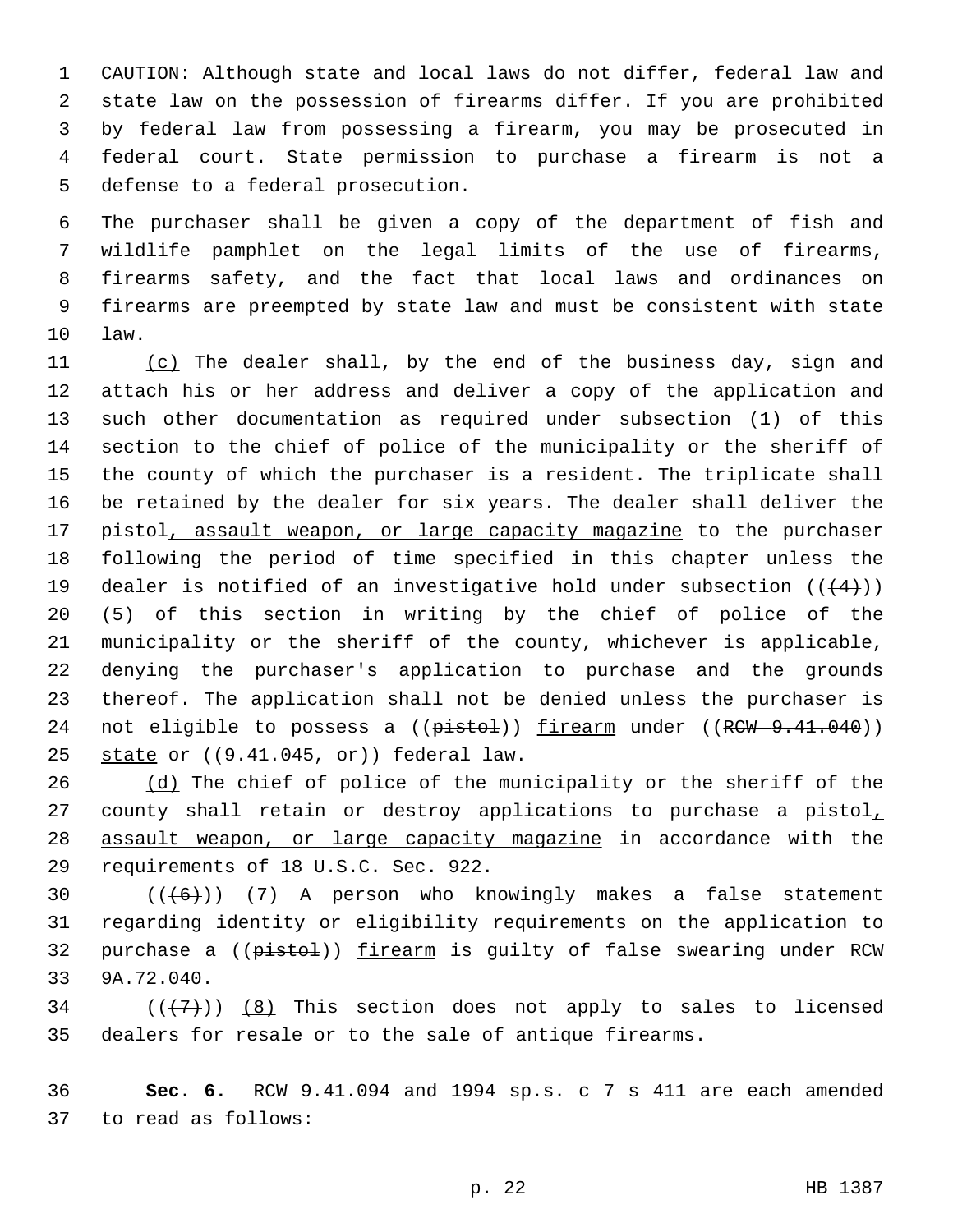A signed application to purchase a pistol, assault weapon, or large capacity magazine shall constitute a waiver of confidentiality and written request that the department of social and health services, mental health institutions, and other health care facilities release, to an inquiring court or law enforcement agency, information relevant to the applicant's eligibility to purchase a pistol, assault weapon, or large capacity magazine to an inquiring 8 court or law enforcement agency.

 **Sec. 7.** RCW 9.41.097 and 2009 c 216 s 6 are each amended to read 10 as follows:

 (1) The department of social and health services, mental health institutions, and other health care facilities shall, upon request of a court or law enforcement agency, supply such relevant information as is necessary to determine the eligibility of a person to possess a 15 ((pistol)) firearm or to be issued a concealed pistol license under 16 RCW 9.41.070 or to be issued an assault weapon license under section 3 of this act or to purchase a pistol, assault weapon, or large 18 capacity magazine under RCW 9.41.090.

 (2) Mental health information received by: (a) The department of licensing pursuant to RCW 9.41.047 or 9.41.173; (b) an issuing authority pursuant to RCW 9.41.047 or 9.41.070; (c) a chief of police or sheriff pursuant to RCW 9.41.090 or 9.41.173; (d) a court or law enforcement agency pursuant to subsection (1) of this section, shall not be disclosed except as provided in RCW 42.56.240(4).

 **Sec. 8.** RCW 9.41.0975 and 2009 c 216 s 7 are each amended to 26 read as follows:

 (1) The state, local governmental entities, any public or private agency, and the employees of any state or local governmental entity or public or private agency, acting in good faith, are immune from 30 liability:

 (a) For failure to prevent the sale or transfer of a firearm to a person whose receipt or possession of the firearm is unlawful;

 (b) For preventing the sale or transfer of a firearm to a person 34 who may lawfully receive or possess a firearm;

 (c) For issuing a concealed pistol license, assault weapon license, or alien firearm license to a person ineligible for such a 37 license;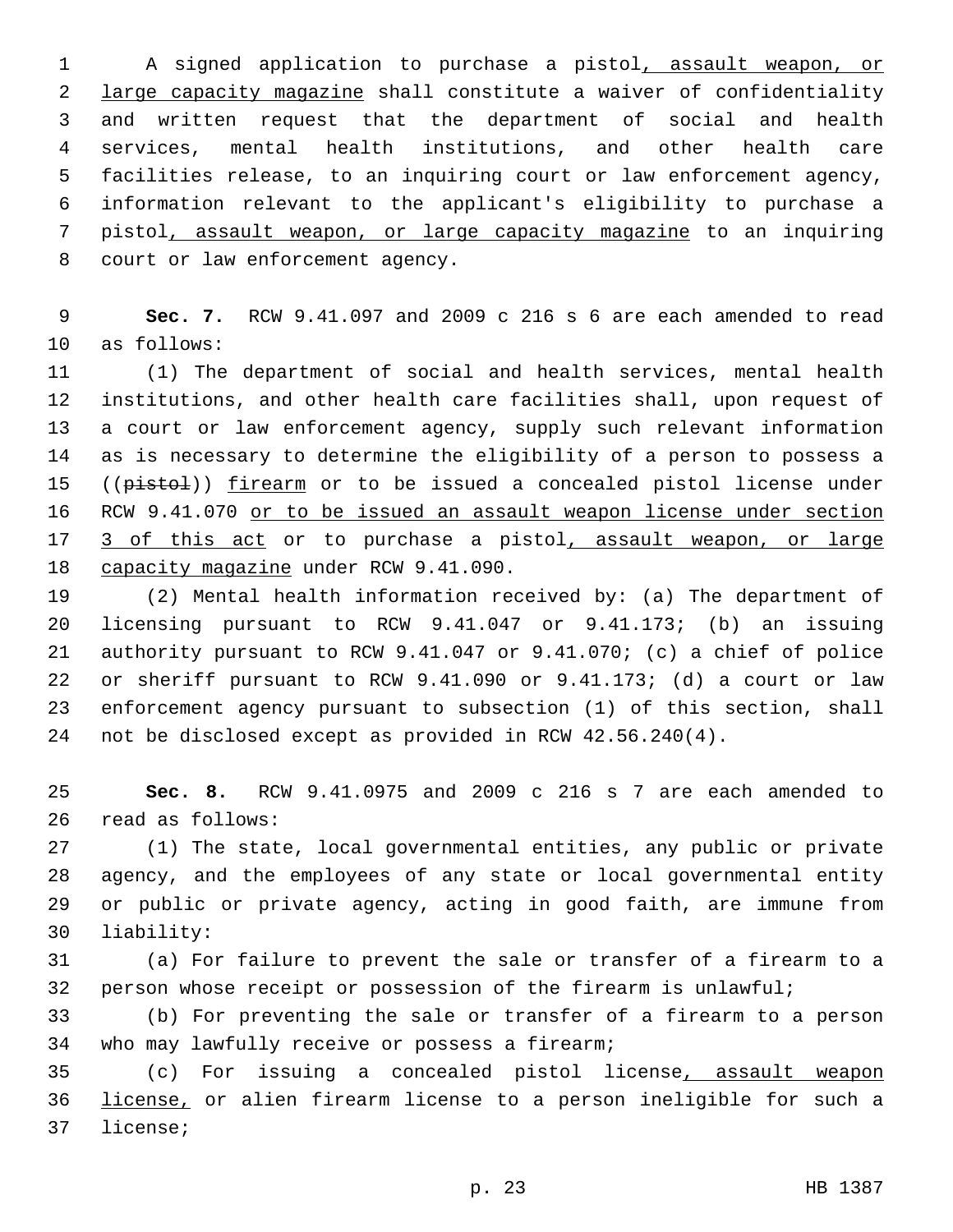1 (d) For failing to issue a concealed pistol license, assault 2 weapon license, or alien firearm license to a person eligible for 3 such a license;

4 (e) For revoking or failing to revoke an issued concealed pistol 5 license, assault weapon license, or alien firearm license;

 (f) For errors in preparing or transmitting information as part of determining a person's eligibility to receive or possess a firearm, or eligibility for a concealed pistol license, assault 9 weapon license, or alien firearm license;

10 (g) For issuing a dealer's license to a person ineligible for 11 such a license; or

12 (h) For failing to issue a dealer's license to a person eligible 13 for such a license.

14 (2) An application may be made to a court of competent 15 jurisdiction for a writ of mandamus:

16 (a) Directing an issuing agency to issue a concealed pistol 17 license, assault weapon license, or alien firearm license wrongfully 18 refused;

19 (b) Directing a law enforcement agency to approve an application 20 to purchase a pistol, assault weapon, or large capacity magazine 21 wrongfully denied;

22 (c) Directing that erroneous information resulting either in the 23 wrongful refusal to issue a concealed pistol license, assault weapon 24 license, or alien firearm license or in the wrongful denial of a 25 purchase application for a pistol, assault weapon, or large capacity 26 magazine be corrected; or

27 (d) Directing a law enforcement agency to approve a dealer's 28 license wrongfully denied.

 The application for the writ may be made in the county in which 30 the application for a concealed pistol license, assault weapon 31 license, or alien firearm license or to purchase a pistol, assault weapon, or large capacity magazine was made, or in Thurston county, at the discretion of the petitioner. A court shall provide an expedited hearing for an application brought under this subsection (2) for a writ of mandamus. A person granted a writ of mandamus under this subsection (2) shall be awarded reasonable attorneys' fees and 37 costs.

38 **Sec. 9.** RCW 9.41.110 and 2009 c 479 s 10 are each amended to read as follows:39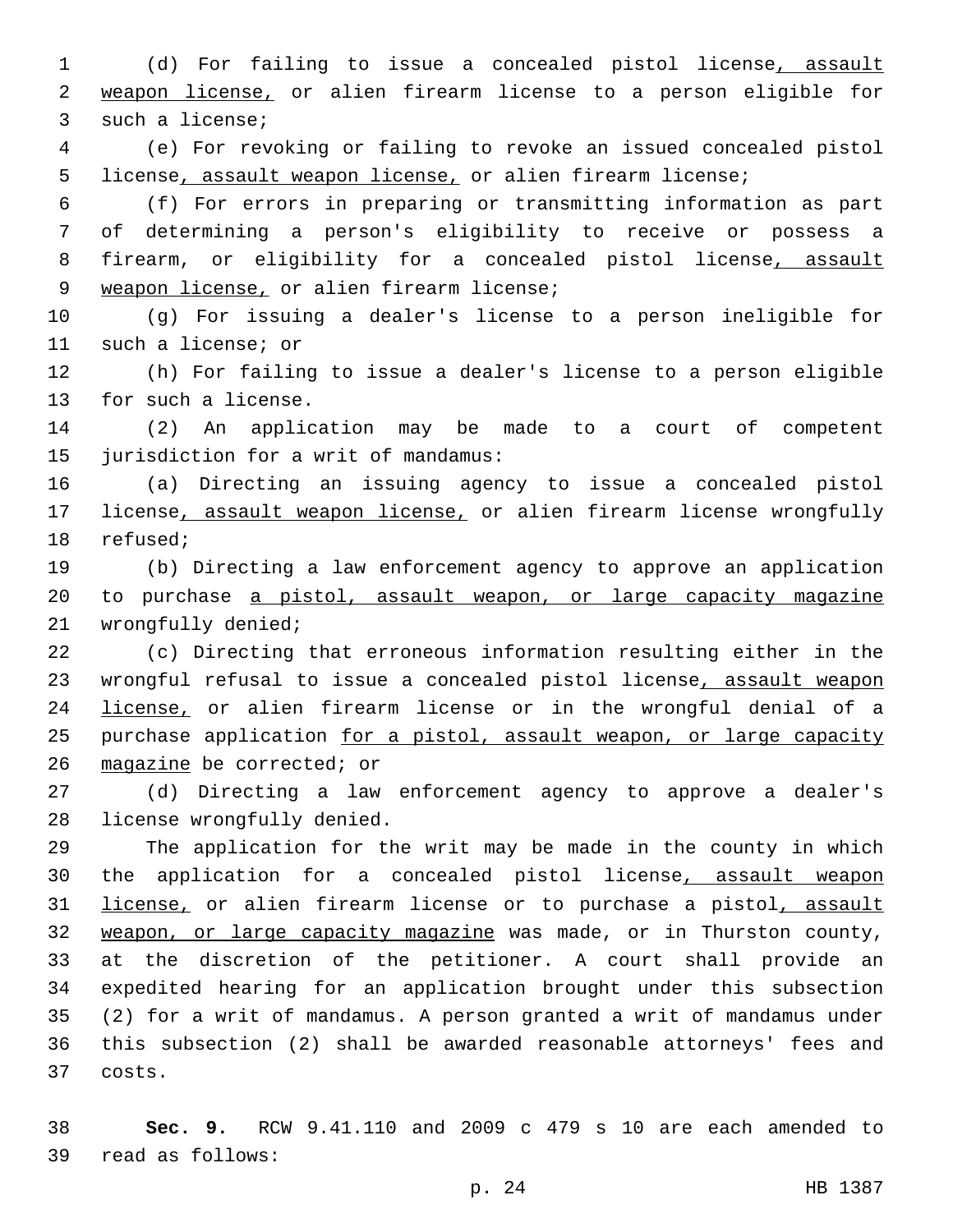(1) No dealer may sell or otherwise transfer, or expose for sale or transfer, or have in his or her possession with intent to sell, or otherwise transfer, any pistol, assault weapon, or large capacity magazine without being licensed as provided in this section.

 (2) No dealer may sell or otherwise transfer, or expose for sale or transfer, or have in his or her possession with intent to sell, or otherwise transfer, any firearm other than a pistol, assault weapon, 8 or large capacity magazine without being licensed as provided in this 9 section.

 (3) No dealer may sell or otherwise transfer, or expose for sale or transfer, or have in his or her possession with intent to sell, or otherwise transfer, any ammunition without being licensed as provided 13 in this section.

 (4) The duly constituted licensing authorities of any city, town, or political subdivision of this state shall grant licenses in forms prescribed by the director of licensing effective for not more than one year from the date of issue permitting the licensee to sell firearms within this state subject to the following conditions, for breach of any of which the license shall be forfeited and the licensee subject to punishment as provided in RCW 9.41.010 through 9.41.810. A licensing authority shall forward a copy of each license granted to the department of licensing. The department of licensing shall notify the department of revenue of the name and address of 24 each dealer licensed under this section.

 (5)(a) A licensing authority shall, within thirty days after the filing of an application of any person for a dealer's license, determine whether to grant the license. However, if the applicant does not have a valid permanent Washington driver's license or Washington state identification card, or has not been a resident of the state for the previous consecutive ninety days, the licensing authority shall have up to sixty days to determine whether to issue a license. No person shall qualify for a license under this section without first receiving a federal firearms license and undergoing fingerprinting and a background check. In addition, no person ineligible to possess a firearm under RCW 9.41.040 or ineligible for a concealed pistol license under RCW 9.41.070 shall qualify for a dealer's license.37

 (b) A dealer shall require every employee who may sell a firearm in the course of his or her employment to undergo fingerprinting and a background check. An employee must be eligible to possess a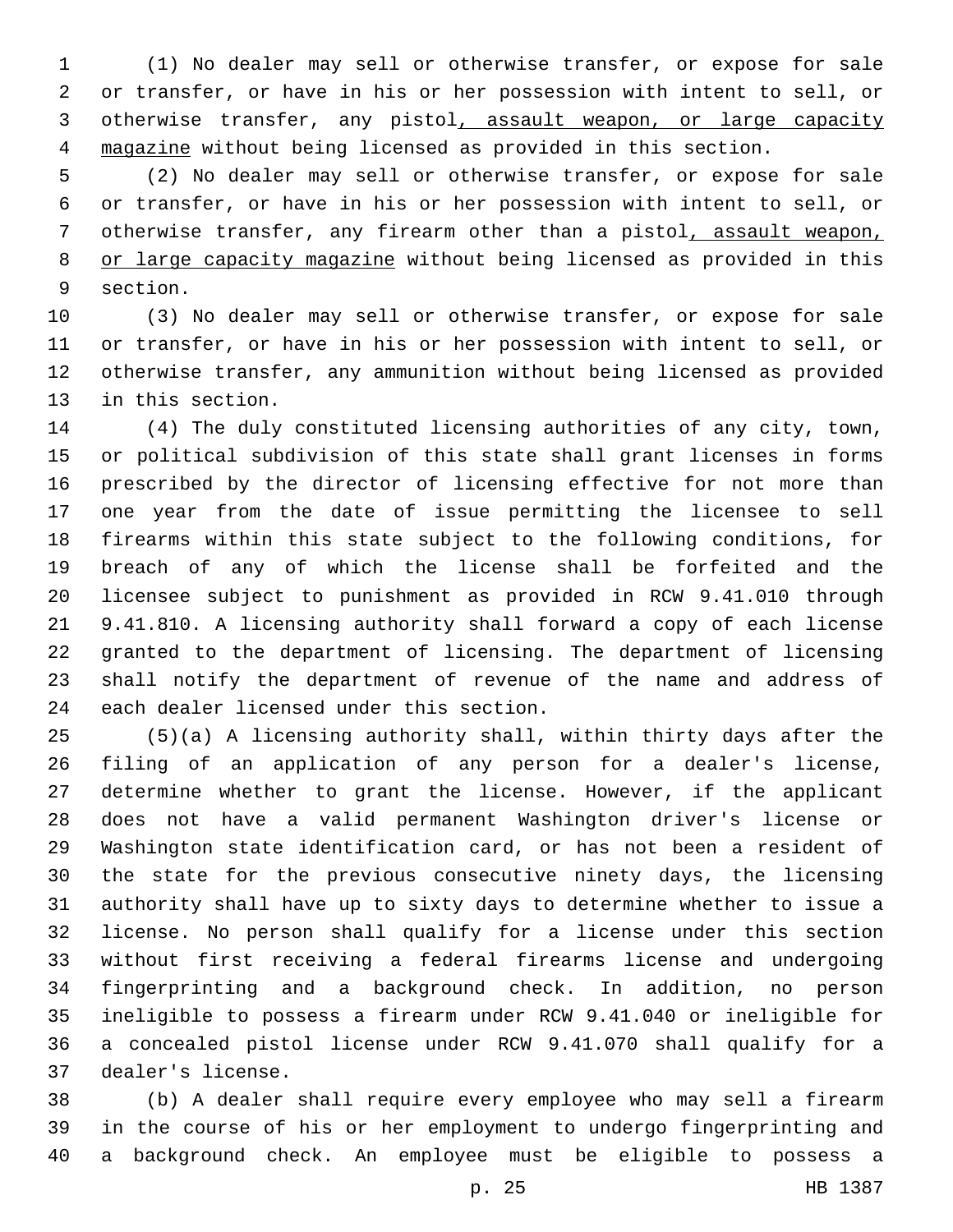firearm, and must not have been convicted of a crime that would make the person ineligible for a concealed pistol license, before being permitted to sell a firearm. Every employee shall comply with requirements concerning purchase applications and restrictions on delivery of pistols, assault weapons, or large capacity magazines 6 that are applicable to dealers.

 (6)(a) Except as otherwise provided in (b) of this subsection, the business shall be carried on only in the building designated in the license. For the purpose of this section, advertising firearms for sale shall not be considered the carrying on of business.

 (b) A dealer may conduct business temporarily at a location other than the building designated in the license, if the temporary location is within Washington state and is the location of a gun show sponsored by a national, state, or local organization, or an affiliate of any such organization, devoted to the collection, competitive use, or other sporting use of firearms in the community. Nothing in this subsection (6)(b) authorizes a dealer to conduct 18 business in or from a motorized or towed vehicle.

 In conducting business temporarily at a location other than the building designated in the license, the dealer shall comply with all 21 other requirements imposed on dealers by RCW 9.41.090( $(\tau)$ ) and 22 9.41.100, and ((9.41.110)) this section. The license of a dealer who fails to comply with the requirements of RCW 9.41.080 and 9.41.090 and subsection (8) of this section while conducting business at a temporary location shall be revoked, and the dealer shall be 26 permanently ineligible for a dealer's license.

 (7) The license or a copy thereof, certified by the issuing authority, shall be displayed on the premises in the area where firearms are sold, or at the temporary location, where it can easily 30 be read.

 (8)(a) No pistol, assault weapon, or large capacity magazine may be sold: (i) In violation of any provisions of RCW 9.41.010 through 33 9.41.810; nor (ii) may a pistol, assault weapon, or large capacity 34 magazine be sold under any circumstances unless the purchaser is personally known to the dealer or shall present clear evidence of his 36 or her identity.

 (b) A dealer who sells or delivers any firearm in violation of RCW 9.41.080 is guilty of a class C felony. In addition to any other penalty provided for by law, the dealer is subject to mandatory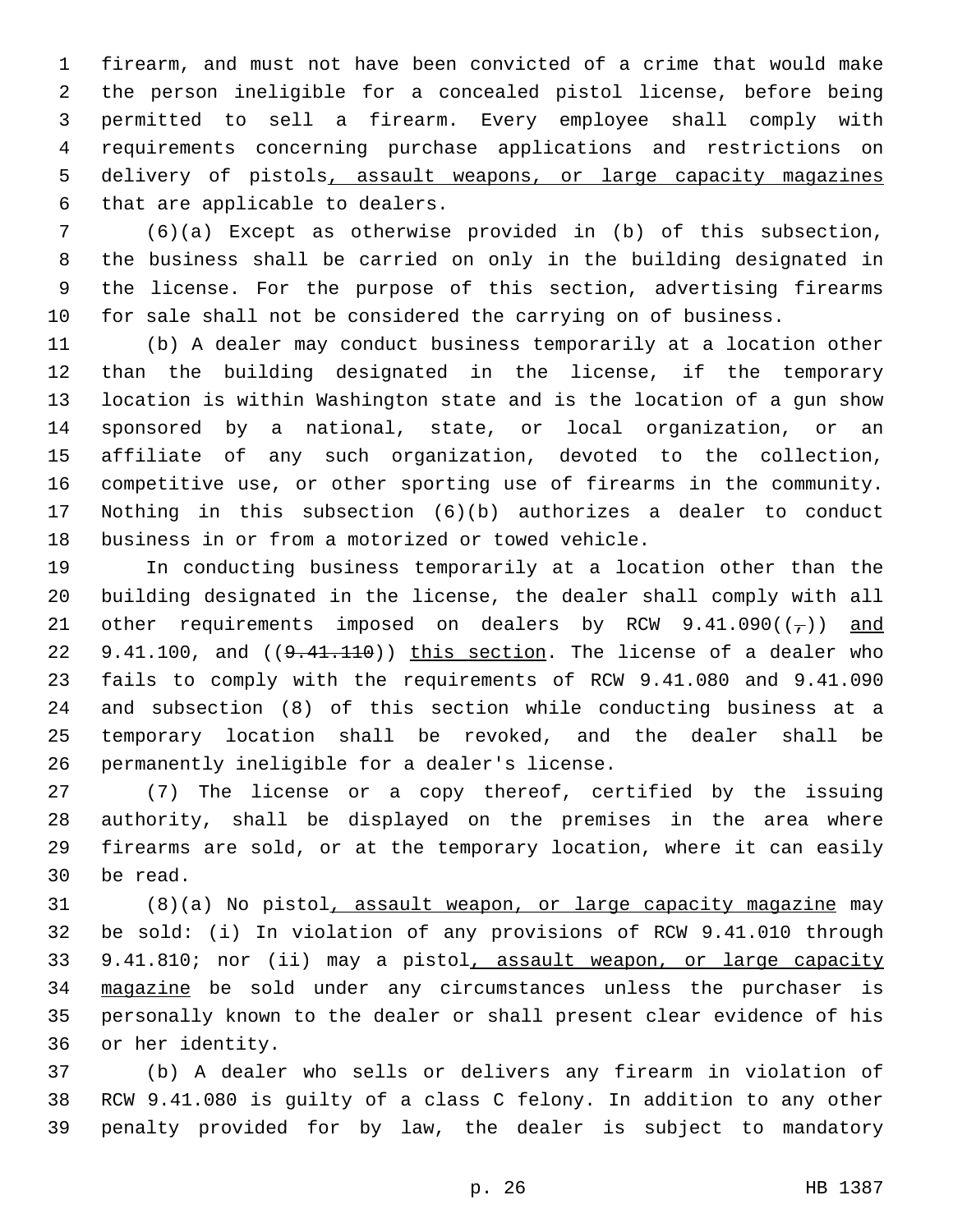permanent revocation of his or her dealer's license and permanent 2 ineligibility for a dealer's license.

 (c) The license fee for pistols, assault weapons, or large capacity magazines shall be one hundred twenty-five dollars. The 5 license fee for firearms other than pistols, assault weapons, or large capacity magazines shall be one hundred twenty-five dollars. The license fee for ammunition shall be one hundred twenty-five dollars. Any dealer who obtains any license under subsection (1), (2), or (3) of this section may also obtain the remaining licenses without payment of any fee. The fees received under this section 11 shall be deposited in the state general fund.

 (9)(a) A true record in triplicate shall be made of every pistol, 13 assault weapon, or large capacity magazine sold, in a book kept for the purpose, the form of which may be prescribed by the director of licensing and shall be personally signed by the purchaser and by the person effecting the sale, each in the presence of the other, and 17 shall contain the date of sale, ((the caliber, make, model and 18 manufacturer's number of the weapon,)) the name, address, occupation, 19 and place of birth of the purchaser, and a statement signed by the purchaser, that he or she is not ineligible under RCW 9.41.040 to possess a firearm. In addition, for pistols and assault weapons, the form shall include the make, model, and manufacturer's number of the weapon; for large capacity magazines, the form shall also include the make, caliber, and capacity of the magazine.

 (b) One copy shall within six hours be sent by certified mail to the chief of police of the municipality or the sheriff of the county of which the purchaser is a resident; the duplicate the dealer shall within seven days send to the director of licensing; the triplicate 29 the dealer shall retain for six years.

 (10) Subsections (2) through (9) of this section shall not apply 31 to sales at wholesale.

 (11) The dealer's licenses authorized to be issued by this section are general licenses covering all sales by the licensee within the effective period of the licenses. The department shall provide a single application form for dealer's licenses and a single license form which shall indicate the type or types of licenses 37 granted.

 (12) Except as provided in RCW 9.41.090, every city, town, and political subdivision of this state is prohibited from requiring the